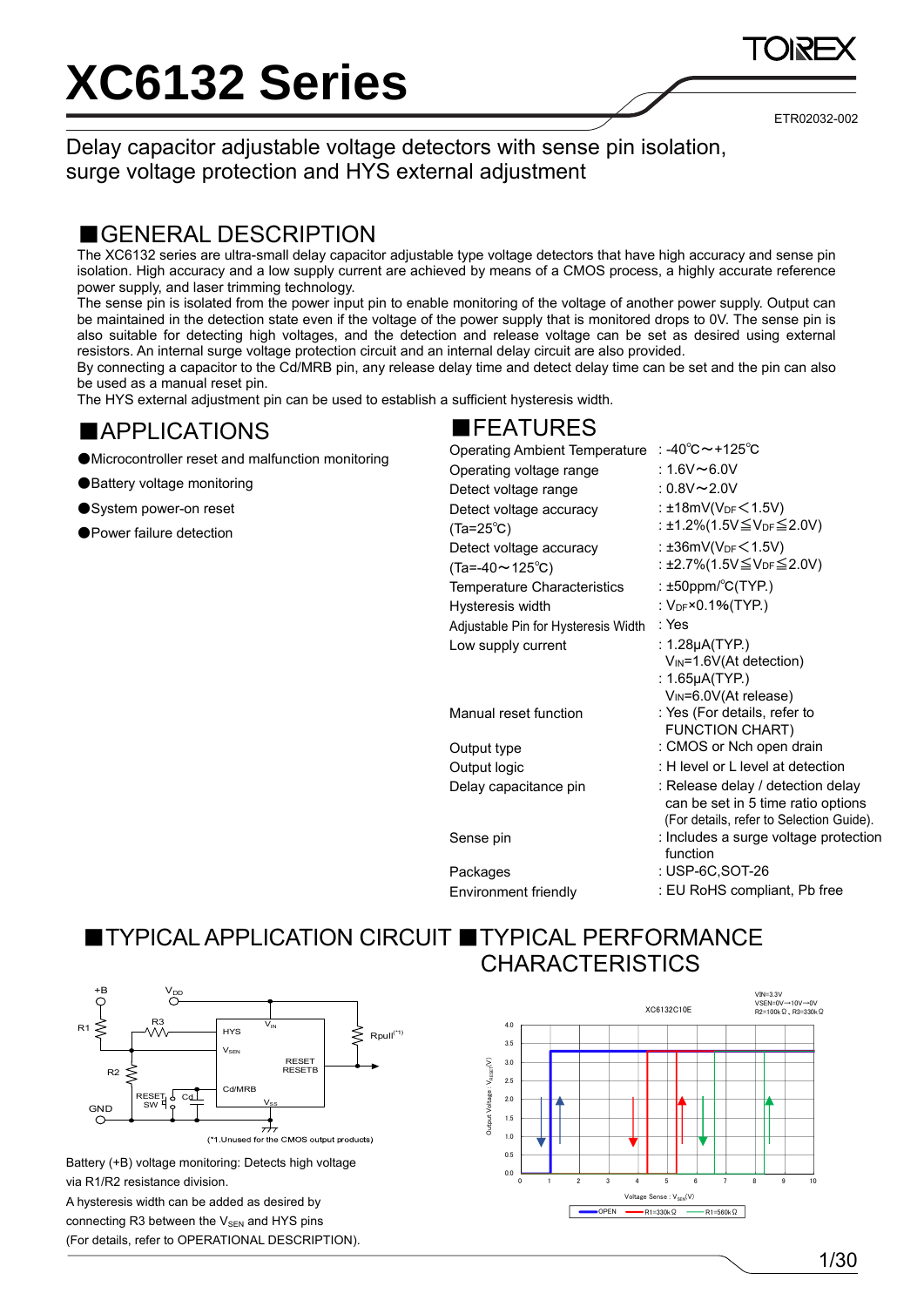### ■BLOCK DIAGRAMS



(1)XC6132C Series A/B/C/D/L type (RESET OUTPUT: CMOS/Active High)

\* Diodes inside the circuit are an ESD protection diode and a parasitic diode.



(2)XC6132C Series E/F/H/K/M type (RESETB OUTPUT: CMOS/Active Low)

\* Diodes inside the circuit are an ESD protection diode and a parasitic diode.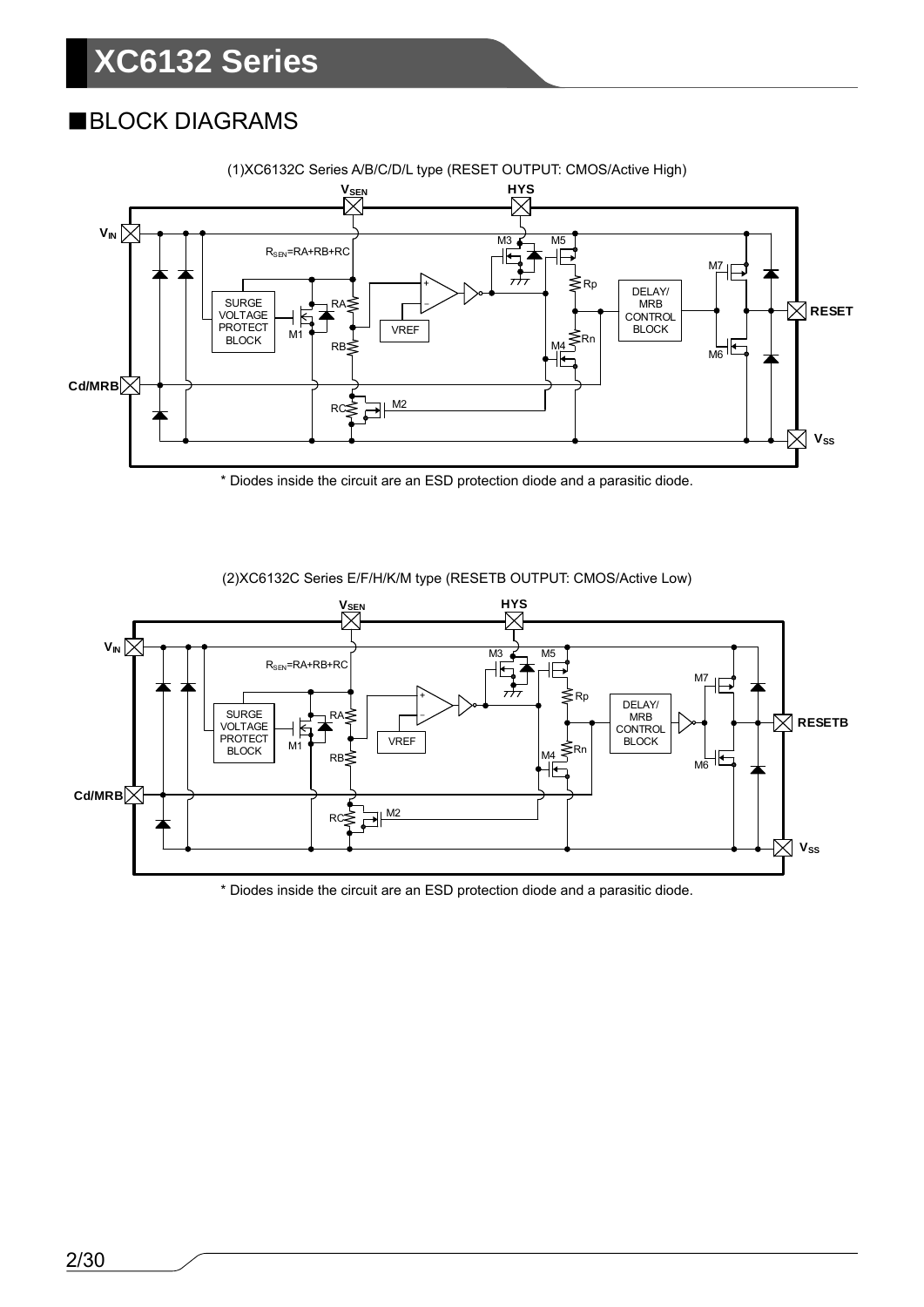### ■BLOCK DIAGRAMS (Continued)



(3)XC6132N Series A/B/C/D/L type (RESET OUTPUT: Nch open drain/Active High)

\* Diodes inside the circuit are an ESD protection diode and a parasitic diode.



(4)XC6132N Series E/F/H/K/M type (RESETB OUTPUT: Nch open drain/Active Low)

\* Diodes inside the circuit are an ESD protection diode and a parasitic diode.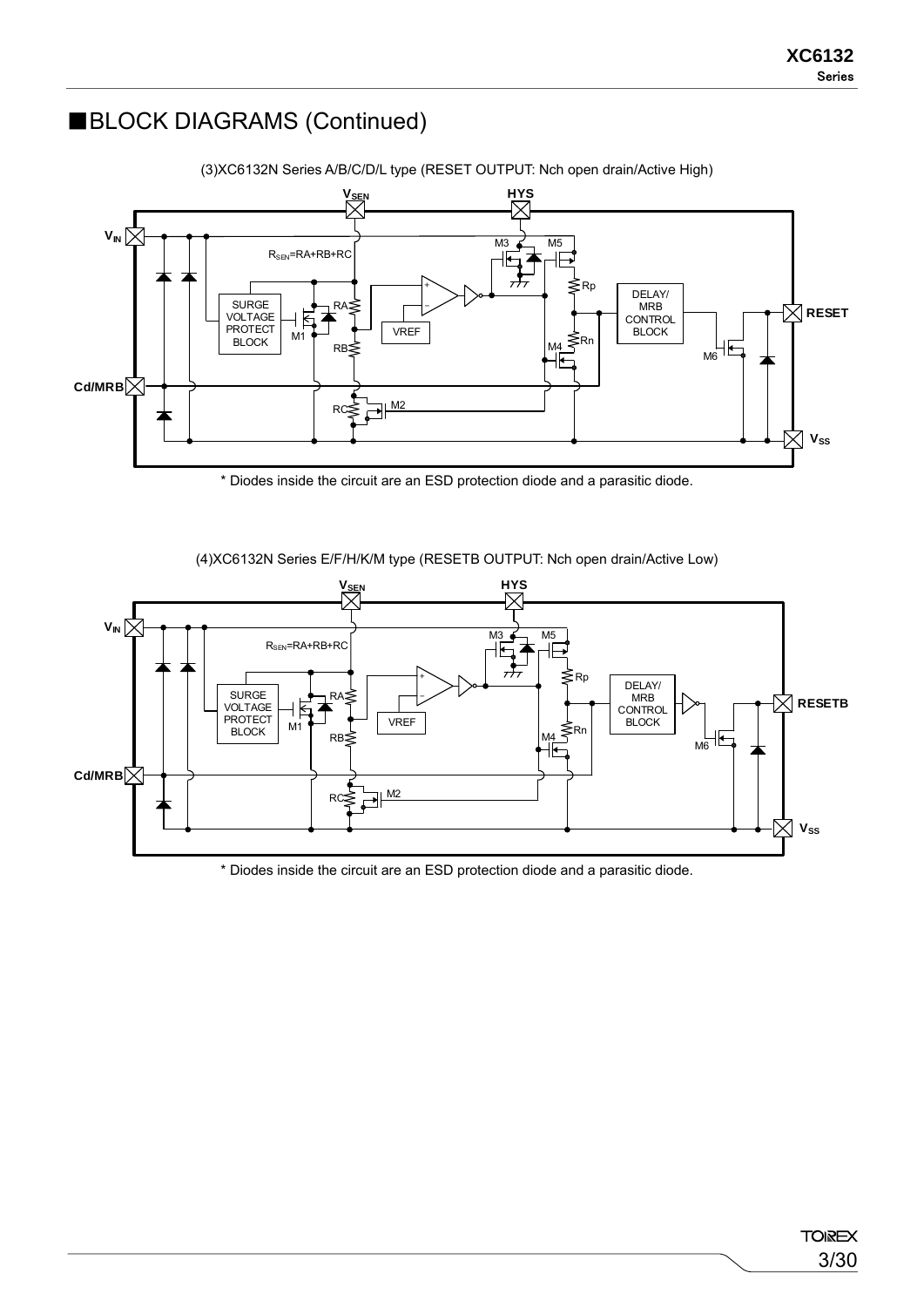### ■PRODUCT CLASSIFICATION

#### ●Ordering Information

XC6132①②③③⑤⑥-⑦<sup>(\*1)</sup>

| <b>DESIGNATOR</b>                      | ITEM                        | <b>SYMBOL</b> | <b>DESCRIPTION</b>                  |
|----------------------------------------|-----------------------------|---------------|-------------------------------------|
| $_{\tiny\textcircled{\scriptsize{1}}}$ |                             | C             | <b>CMOS</b> output                  |
|                                        | <b>Output Configuration</b> | N             | Nch open drain output               |
| (2)3                                   | Detect Voltage              | $08 - 20$     | e.g. $1.0V \rightarrow Q=1$ , $Q=0$ |
| ④                                      | TYPF                        | $A \sim M$    | Refer to Selection Guide            |
|                                        |                             | $MR-G$        | SOT-26 (3,000pcs/Reel)              |
| $(5)6-(7)$ <sup>(*1)</sup>             | Packages (Order Unit)       | ER-G          | USP-6C (3,000pcs/Reel)              |

(\*1) The "-G" suffix denotes Halogen and Antimony free as well as being fully EU RoHS compliant.

#### ●Selection Guide

| <b>TYPE</b> | <b>RESET/RESETB OUTPUT</b>  |         | DELAY(Rp:Rn)                 | <b>HYSTERESIS</b> |
|-------------|-----------------------------|---------|------------------------------|-------------------|
| A           | Active High <sup>(*2)</sup> | 1:0     | $144k\Omega:0\Omega$         | $0.1\%$ (TYP)     |
| B           |                             | 1:0.125 | $144k\Omega$ : 18k $\Omega$  |                   |
| C           |                             | 1:1     | $144k\Omega:144k\Omega$      |                   |
| D           |                             | 2:1     | $288k\Omega$ : 144k $\Omega$ |                   |
|             |                             | 0.076:1 | $11k\Omega:144k\Omega$       |                   |
| F           | Active Low(*2)              | 1:0     | $144k\Omega:0\Omega$         |                   |
| F           |                             | 1:0.125 | $144k\Omega:18k\Omega$       |                   |
| H           |                             | 1:1     | $144k\Omega:144k\Omega$      |                   |
| K           |                             | 2:1     | $288k\Omega$ : 144k $\Omega$ |                   |
| М           |                             | 0.076:1 | $11k\Omega$ : 144k $\Omega$  |                   |

 $(2)$  "Active High" is H level when detection occurs, and "Active Low" is L level when detection occurs.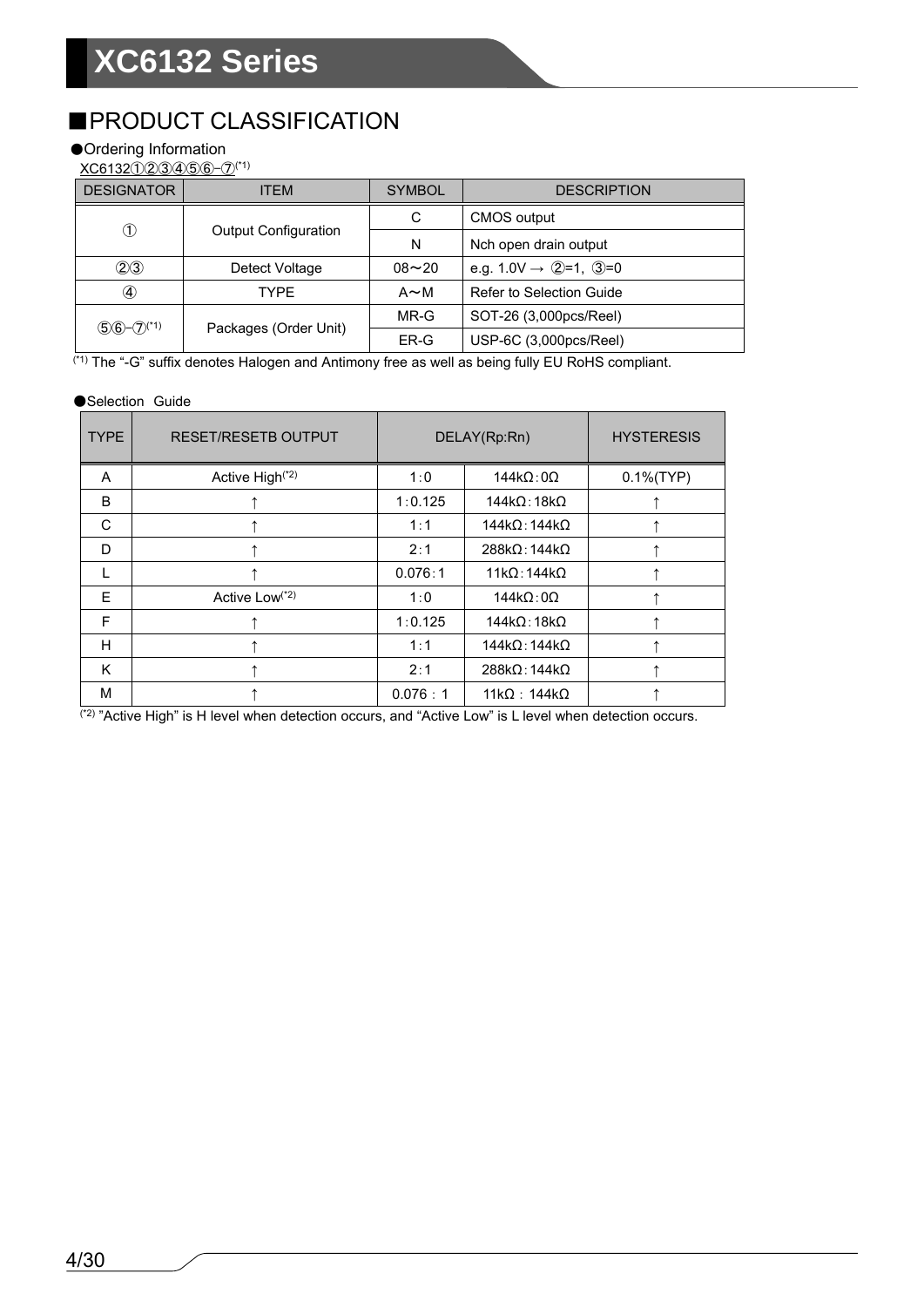#### ■PIN CONFIGURATION

#### ●A/B/C/D/L type



\*The dissipation pad for the USP-6C package should be solder-plated in reference mount pattern and metal masking so as to enhance mounting strength and heat release. If the pad needs to be connected to other pins, it should be connected to Vss (No. 5) pin.

#### PIN NUMBER PIN NAME | FUNCTION SOT-26 USP-6C 1 3 V<sub>IN</sub> V<sub>IN</sub> Power Input 2 RESETB Reset Output  $(Active Low)^{(*)}$ <br>RESET Reset Output  $(Active High)^{(*)}$ Reset Output (Active High)<sup>(\*1)</sup> 3 | 1 | HYS | Adjustable Pin for Hysteresis Width 4 6 V<sub>SEN</sub> V<sub>NEN</sub> Voltage Sense 5 5 Vss Ground 6 4 Cd/MRB Adjustable Pin for Delay Time/ Manual Reset

■PIN ASSIGNMENT

 $(1)$  Refer to the  $\overline{4}$  in Ordering Information table.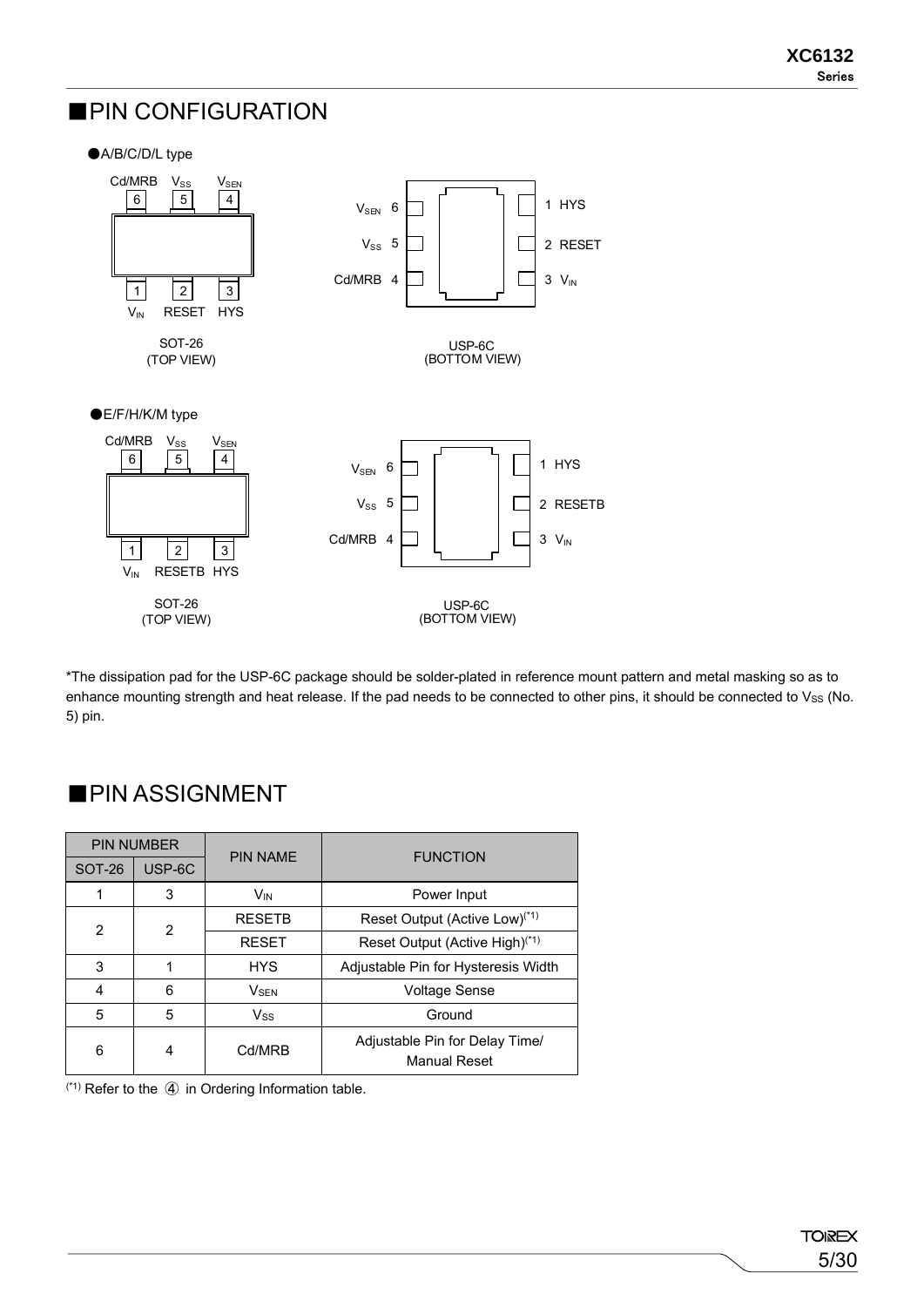#### ■FUNCTION CHART

| <b>PIN</b><br><b>NAME</b> | <b>SIGNAL</b> | <b>STATUS</b>                            |
|---------------------------|---------------|------------------------------------------|
|                           |               | <b>Forced Reset</b>                      |
| Cd/MRB                    | н             | For details, refer to " Function Chart " |
|                           | OPFN          | Normal Operation                         |

●Function Chart 1.6V≦VIN≦6.0V

|                                                      |                                         | <b>Transition of VRESETB Condition</b> | <b>Transition of VRESET Condition</b> |
|------------------------------------------------------|-----------------------------------------|----------------------------------------|---------------------------------------|
| <b>V<sub>SEN</sub></b>                               | <b>V</b> Cd/MRB                         | TYPE:A/B/C/D/L                         | TYPF:F/F/H/K/M                        |
|                                                      | $V_{\text{Cd/MRB}} \leq V_{\text{MRL}}$ | Reset (High Level) <sup>(*2)</sup>     | Reset (Low Level) <sup>(*1)</sup>     |
| $V_{\text{SEN}} \geq V_{\text{DF}} + V_{\text{HYS}}$ | $V_{Cd/MRR} \geq V_{MRH}$               | Release (Low Level) <sup>(*1)</sup>    | Release (High Level) <sup>(*2)</sup>  |
|                                                      | $V_{\text{Cd/MRB}} \leq V_{\text{MRL}}$ | Reset (High Level) <sup>(*2)</sup>     | Reset (Low Level) <sup>(*1)</sup>     |
| $V_{\text{SEN}}{\leq}V_{\text{DF}}$                  | $V_{\text{Cd/MRB}} \geq V_{\text{MRH}}$ | Undefined <sup>(*3)</sup>              | Undefined $(1, 3)$                    |

<sup>(\*1)</sup> CMOS output:  $V_{\text{IN}} \times 0.1$  or less, N-ch open drain output, pull-up voltage  $\times 0.1$  or less.

<sup>(\*2)</sup> CMOS output:  $V_{\text{IN}} \times 0.9$  or higher, N-ch open drain output, pull-up voltage  $\times 0.9$  or higher.

 $(3)$  For details, refer to page 17  $\leq$  Manual reset function  $>$ .

Note: If used with  $V_{IN}$   $\lt$  V<sub>SEN</sub>, the surge protection circuit will activate. Use with  $V_{IN}$   $\geq$  V<sub>SEN</sub>.

### ■ABSOLUTE MAXIMUM RATINGS

|                                       |                         |                        |               |                                                  | Ta= $25^{\circ}$ C |  |
|---------------------------------------|-------------------------|------------------------|---------------|--------------------------------------------------|--------------------|--|
| <b>PARAMETER</b>                      |                         | <b>SYMBOL</b>          |               | <b>RATINGS</b>                                   | <b>UNITS</b>       |  |
| Input Voltage                         |                         | $V_{IN}$               |               | $-0.3 \rightarrow +7.0$                          | V                  |  |
| <b>V<sub>SEN</sub> Pin Voltage</b>    |                         | <b>V<sub>SEN</sub></b> |               | $-0.3 \sim +V_{IN}+0.3$ or $+7.0^{(1)}$          | $\vee$             |  |
| HYS Pin Voltage                       |                         | <b>V<sub>HYS</sub></b> |               | $-0.3 \rightarrow +7.0$                          | $\vee$             |  |
| <b>Cd/MRB Pin Voltage</b>             |                         | V <sub>Cd/MRB</sub>    |               | $-0.3 \sim +V_{IN}+0.3$ or $+7.0^{(1)}$          | $\vee$             |  |
|                                       | XC6132C(*2)             |                        |               | $-0.3 \sim +V_{IN}+0.3$ or $+7.0^{(1)}$          | $\vee$             |  |
| Output Voltage                        | XC6132N <sup>(*3)</sup> | <b>VRESETB</b>         | <b>VRESET</b> | $-0.3 \rightarrow +7.0$                          | $\vee$             |  |
| <b>Cd/MRB Pin Current</b>             |                         | Cd/MRB                 |               | ±5.0                                             | mA                 |  |
|                                       | XC6132C <sup>(*2)</sup> |                        |               | ±50                                              | <b>mA</b>          |  |
| <b>Output Current</b>                 | XC6132N(*3)             | <b>IRBOUT</b>          | <b>I</b> ROUT | $+50$                                            | mA                 |  |
| <b>HYS Pin Current</b>                |                         | <b>I</b> HYS           |               | $+50$                                            | mA                 |  |
| V <sub>SEN</sub> Pin Surge Current(+) |                         | <b>SENSURGE(+)</b>     |               | $+2.5^{(4)}$                                     | mA                 |  |
| V <sub>SEN</sub> Pin Surge Current(-) |                         | ISENSURGE(-)           |               | $-2.5^{(*5)}$                                    | mA                 |  |
| V <sub>SEN</sub> Pin Surge Voltage(+) |                         | $V$ SENSURGE $(+)$     |               | $+7.0^{(4)}$                                     | $\vee$             |  |
| V <sub>SEN</sub> Pin Surge Voltage(-) |                         | VSENSURGE(-)           |               | $-0.9$ <sup>(*5)</sup>                           | $\vee$             |  |
|                                       | SOT-26                  |                        |               | 250                                              |                    |  |
| Power Dissipation                     |                         | Pd                     |               | 600 (40mm x 40mm Standard board) <sup>(*6)</sup> |                    |  |
|                                       | USP-6C                  |                        |               | 100                                              | mW                 |  |
|                                       |                         |                        |               | 1250 (JEDEC board) (*6)                          |                    |  |
| <b>Operating Ambient Temperature</b>  |                         | Topr                   |               | $-40 \sim +125$                                  | $^{\circ}$ C       |  |
| Storage Temperature                   |                         | Tstg                   |               | $-55 \sim +125$                                  | °C                 |  |

\* All voltages are described based on the Vss.

 $(1)$ <sup>(\*1)</sup> The maximum value should be either  $V_{IN}+0.3$  or  $+7.0$  in the lowest.

(\*2) CMOS Output

(\*3) N-ch Open Drain Output

(\*4) Transient≦200ms.

(\*5) Transient≦20ms.

 $(5)$  This is a reference data taken by using the test board. Please see the power dissipation page for the mounting condition.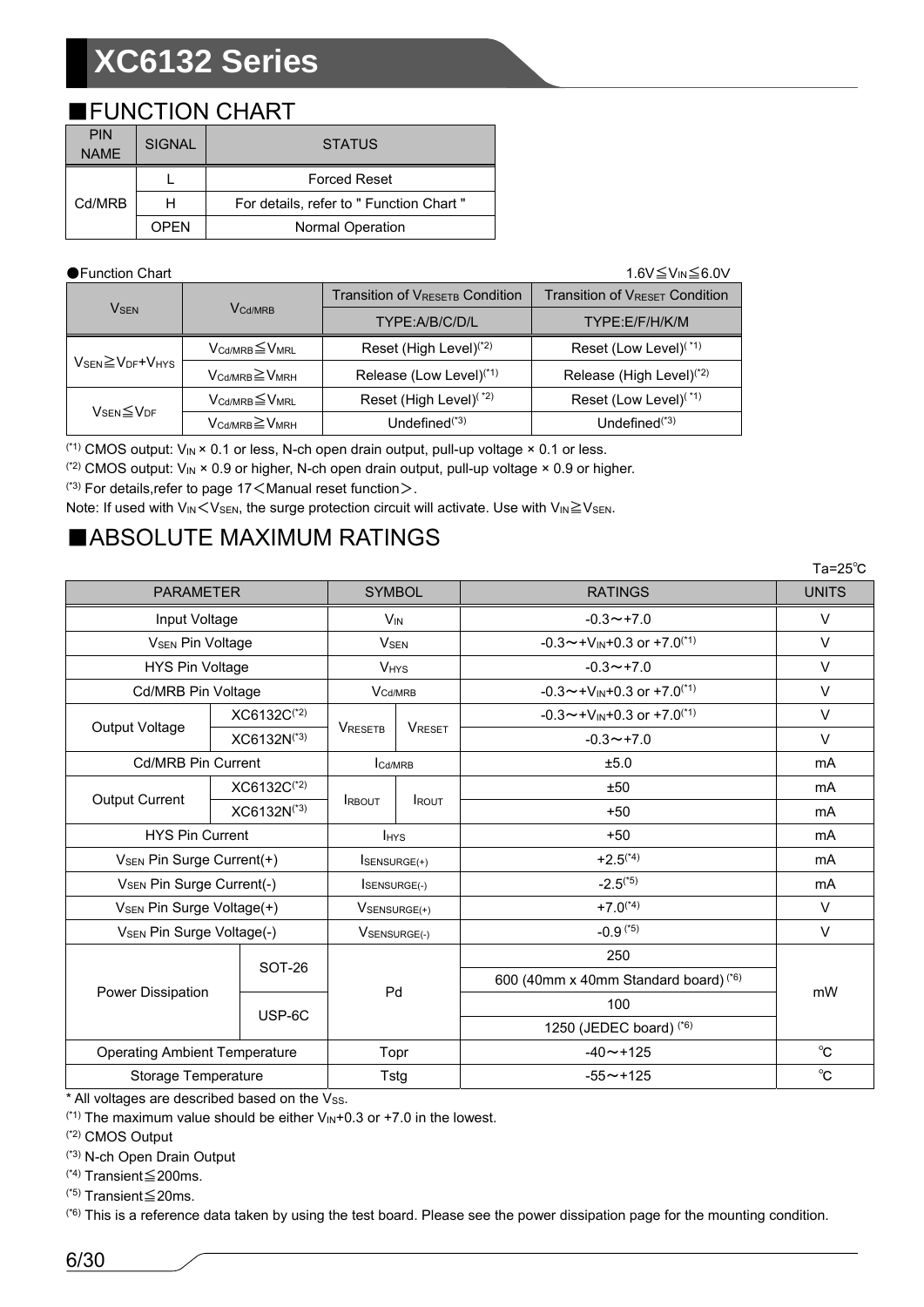#### ■ELECTRICAL CHARACTERISTICS

|                                                   |                                                                 |                                                                                                           |                          | Ta= $25^{\circ}$ C |                                   |                          | -40°C≦Ta≦125°C <sup>(*7)</sup> |                              |              |                |
|---------------------------------------------------|-----------------------------------------------------------------|-----------------------------------------------------------------------------------------------------------|--------------------------|--------------------|-----------------------------------|--------------------------|--------------------------------|------------------------------|--------------|----------------|
| <b>PARAMETER</b>                                  | <b>SYMBOL</b>                                                   | <b>CONDITIONS</b>                                                                                         | MIN.                     | TYP.               | MAX.                              | MIN.                     | TYP.                           | MAX.                         | <b>UNITS</b> | <b>CIRCUIT</b> |
| <b>Operating Voltage</b>                          | $V_{IN}$                                                        |                                                                                                           | 1.6                      |                    | 6.0                               | 1.6                      |                                | 6.0                          | V            |                |
| V <sub>SEN</sub> Input Voltage                    | $V_{SEN}$                                                       |                                                                                                           | $\mathbf 0$              |                    | 6.0                               | $\Omega$                 |                                | 6.0                          | V            |                |
| Detect Voltage                                    | $V_{DF}$                                                        | $V_{DF(T)}$ <sup>(*1)</sup> =0.8V ~ 1.4V                                                                  | $V_{DF(T)}$<br>-18mV     | $V_{DF(T)}$        | $V_{DF(T)}$<br>+18mV -36mV        | $V_{DF(T)}$              | $V_{DF(T)}$                    | $V_{DF(T)}$<br>$+36mV$       | $\vee$       | $\circled{1}$  |
|                                                   |                                                                 | $V_{DF(T)}$ <sup>(*1)</sup> =1.5V ~ 2.0V                                                                  | $V_{DF(T)}$<br>×0.988    | $V_{DF(T)}$        | $V_{DF(T)}$<br>×1.012 × 0.973     | $V_{DF(T)}$              | $V_{DF(T)}$                    | $V_{DF(T)}$<br>×1.027        | $\vee$       |                |
| Temperature<br>Characteristics                    | $\Delta V_{DF}$ /<br>$(\Delta \text{Topr} \cdot V_{\text{DF}})$ | -40°C≦Topr≦125°C                                                                                          | $\overline{\phantom{a}}$ | ±50                |                                   | $\overline{\phantom{a}}$ | ±50                            | $\qquad \qquad \blacksquare$ | ppm/°C       |                |
| <b>Hysteresis Width</b>                           | V <sub>HYS</sub>                                                |                                                                                                           |                          | $V_{DF}$           | $V_{DF}$<br>$×0.001 \times 0.007$ |                          | $V_{DF}$                       | $V_{DF}$<br>$×0.001$ $×0.01$ | $\vee$       |                |
|                                                   |                                                                 | $V_{\text{SEN}} = V_{\text{DF}} \times 0.9 V$ ,<br>$V_{IN}$ : Refer to V-1 <sup>(*2)</sup>                | $\overline{\phantom{a}}$ |                    | $E-1^{(*3)}$                      |                          |                                | $E - 2^{(*3)}$               |              |                |
| Supply Current 1                                  | I <sub>ss1</sub>                                                | $V_{\text{SEN}} = V_{\text{DF}} \times 0.9 V$ ,<br>$V_{IN} = 6.0V$                                        | $\overline{\phantom{a}}$ | 1.36               | 2.80                              | $\overline{\phantom{a}}$ | 1.36                           | 4.22                         |              |                |
|                                                   |                                                                 | $V_{SEN} = V_{DF} \times 1.1 V$ ,<br>$V_{IN}$ : Refer to V-1 <sup>(*2)</sup>                              | $\overline{\phantom{a}}$ |                    | $E - 3^{(*)}$                     |                          | $E-4^{(*)}$                    |                              | μA           | $^{\circledR}$ |
| Supply Current 2                                  | I <sub>ss2</sub>                                                | $V_{SEN} = V_{DF} \times 1.1 V$ ,<br>$V_{IN} = 6.0V$                                                      | $\blacksquare$           | 1.65               | 3.25                              | $\overline{\phantom{a}}$ | 1.65                           | 4.97                         |              |                |
| <b>SENSE Resistance</b>                           | $R_{SEN}$                                                       | $V_{IN} = 6.0 V, V_{SEN} = 6.0 V$                                                                         |                          | $E - 5^{(*)}$      |                                   |                          | $E - 6^{(*4)}$                 | $\frac{1}{2}$                | MΩ           | $\circled{3}$  |
| Release Delay<br>Resistance<br>(TYPE:A/B/C/E/F/H) |                                                                 | $V_{IN} = 6.0 V, V_{SEN} = 6.0 V,$<br>$V_{\text{Cd/MRB}} = 0V$                                            | 130                      | 144                | 158                               | 122                      | 144                            | 166                          |              |                |
| Release Delay<br>Resistance<br>(TYPE:D/K)         | Rp                                                              | $V_{IN} = 6.0 V, V_{SEN} = 6.0 V,$<br>$V_{\text{Cd/MRB}} = 0V$                                            | 259                      | 288                | 317                               | 245                      | 288                            | 331                          |              |                |
| Release Delay<br>Resistance<br>(TYPE:L/M)         |                                                                 | $V_{IN} = 6.0 V, V_{SEN} = 6.0 V,$<br>$V_{\text{Cd/MRB}} = 0V$                                            | 8.3                      | 11                 | 18.4                              | 7.6                      | 11                             | 20.0                         | kΩ           | $\circled{4}$  |
| Detect Delay<br>Resistance<br>(TYPE:C/D/H/K/L/M)  | Rn                                                              | $V_{IN} = 6.0 V, V_{SEN} = 0 V,$<br>$V_{\text{Cd/MRB}} = 6.0V$                                            | 130                      | 144                | 158                               | 122                      | 144                            | 166                          |              |                |
| Detect Delay<br>Resistance<br>(TYPE:B/F)          |                                                                 | $V_{IN} = 6.0 V, V_{SEN} = 0 V,$<br>$V_{\text{Cd/MRB}} = 6.0V$                                            | 16.8                     | 18                 | 19.1                              | 16.2                     | 18                             | 19.8                         |              |                |
| Release Delay<br>Time $(5)$                       | $t_{\text{DRO}}$                                                | $V_{IN} = 6.0V$ ,<br>$V_{\text{SEN}} = V_{\text{DF}} \times 0.9 V \rightarrow V_{\text{DF}} \times 1.1 V$ | $\overline{\phantom{a}}$ | 20                 | 102                               | $\overline{\phantom{0}}$ | 20                             | 136                          |              |                |
| Detect Delay<br>$Time(*6)$                        | $t_{\text{DF0}}$                                                | $V_{IN} = 6.0V$ ,<br>$V_{\text{SEN}} = V_{\text{DF}} \times 1.1 V \rightarrow V_{\text{DF}} \times 0.9 V$ |                          | 20                 | 82                                | $\overline{\phantom{a}}$ | 20                             | 116                          | $\mu s$      | $\circledS$    |

Unless otherwise specified in measurement conditions, Cd/MRB pin and HYS pin are open.

 $(1)$  V<sub>DF(T)</sub>: Nominal detect voltage

 $(2)$  For  $V_{IN}$  conditions, refer to SPEC TABLE (p.10).

 $(3)$  Refer to SPEC TABLE (p.10).

 $(4)$  Refer to SPEC TABLE (p.11).

(\*5) RESETB product: Time from when the V<sub>SEN</sub> pin voltage reaches the release voltage until the reset output pin reaches 5.4V  $(V_{IN} \times 90\%)$ .

RESET product: Time from when the V<sub>SEN</sub> pin voltage reaches the release voltage until the reset output pin reaches  $0.6V(V_{IN} \times 10\%)$ Release voltage ( $V_{DR}$ )=Detect voltage ( $V_{DF}$ )+Hysteresis width ( $V_{HYS}$ ).

(\*6) RESETB product: Time from when the  $V_{SEN}$  pin voltage reaches the detect voltage until the reset output pin reaches 0.6V(V<sub>IN</sub>×10%). RESET product: Time from when the V<sub>SEN</sub> pin voltage reaches the detect voltage until the reset output pin reaches 5.4V(V<sub>IN</sub>×90%).

(\*7) The ambient temperature range (-40℃≦Ta≦125℃) is a design Value.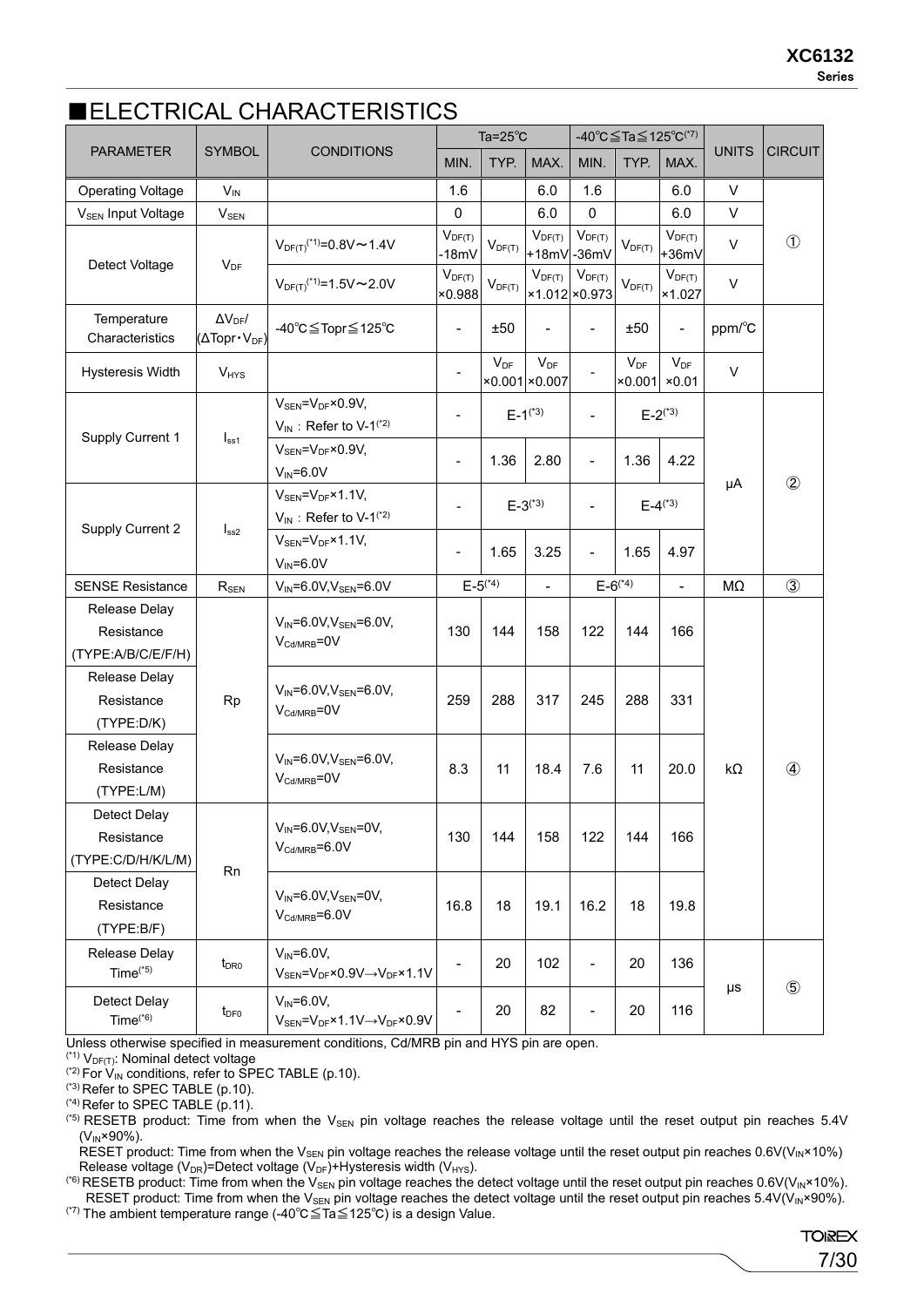#### ■ELECTRICAL CHARACTERISTICS (Continued)

|                                             |                                    | , , , , , , , , , <u>,</u><br>.                                                   |                          | ----------<br>Ta= $25^{\circ}$ C |                          |                              | -40 °C $\leq$ Ta $\leq$ 125 °C <sup>(*12)</sup> |                          |              | <b>CIRCUIT</b> |  |
|---------------------------------------------|------------------------------------|-----------------------------------------------------------------------------------|--------------------------|----------------------------------|--------------------------|------------------------------|-------------------------------------------------|--------------------------|--------------|----------------|--|
| <b>PARAMETER</b>                            | <b>SYMBOL</b>                      | <b>CONDITIONS</b>                                                                 | MIN.                     | TYP.                             | MAX.                     | MIN.                         | TYP.                                            | MAX.                     | <b>UNITS</b> |                |  |
| Hysteresis Output<br>Current                | <b>I</b> HYSOUT                    | $V_{IN} = 1.6V,$<br>$V_{\text{SEN}} = 0V, V_{\text{HYS}} = 0.3V$                  | 1.9                      | 3.4                              | $\overline{\phantom{a}}$ | 0.7                          | 3.4                                             | $\overline{\phantom{a}}$ | mA           | $\circledast$  |  |
| <b>Hysteresis Output</b><br>Leakage Current | <b>I</b> HYSLEAK                   | $V_{IN} = 6.0 V, V_{SEN} = 6.0 V,$<br>$V_{HYS}=6.0V$                              | $\blacksquare$           | 0.01                             | 0.1                      | $\blacksquare$               | 0.01                                            | 1.0                      | μA           |                |  |
|                                             |                                    | $V_{\text{SEN}} = V_{\text{DF}} \times 0.9 V$ ,<br>Nch. V <sub>RESETB</sub> =0.3V |                          |                                  |                          |                              |                                                 |                          |              |                |  |
|                                             |                                    | $V_{IN} = 1.6V^{(*)}$                                                             | 1.9                      | 3.4                              | $\overline{a}$           | 0.7                          | 3.4                                             | $\overline{a}$           |              |                |  |
|                                             | <b>IRBOUTN</b>                     | $V_{IN} = 2.0V$                                                                   | 4.2                      | 6.0                              | $\overline{\phantom{a}}$ | 2.0                          | 6.0                                             |                          |              |                |  |
|                                             |                                    | $V_{IN} = 3.0V$                                                                   | 8.6                      | 10.5                             | $\overline{\phantom{a}}$ | 4.3                          | 10.5                                            |                          |              |                |  |
|                                             |                                    | $V_{IN} = 4.0V$                                                                   | 12.7                     | 14.1                             | $\overline{\phantom{a}}$ | 6.2                          | 14.1                                            | $\overline{\phantom{0}}$ |              |                |  |
| <b>RESETB</b>                               |                                    | $V_{IN} = 5.0V$                                                                   | 15.6                     | 17.0                             | $\overline{\phantom{0}}$ | 7.3                          | 17.0                                            | $\overline{\phantom{0}}$ | mA           |                |  |
| Output Current                              |                                    | $V_{IN} = 6.0V$                                                                   | 17.8                     | 19.2                             | $\blacksquare$           | 8.1                          | 19.2                                            | $\overline{\phantom{0}}$ |              |                |  |
|                                             |                                    | $V_{SEN} = V_{DF} \times 1.1 V$ ,<br>Pch.<br>$V_{RESETB} = V_{IN} - 0.3V$         |                          |                                  |                          |                              |                                                 |                          |              |                |  |
|                                             | <b>IRBOUTP</b>                     | $V_{IN} = 1.6V^{(*10)}$                                                           | $\overline{\phantom{a}}$ | $-1.2$                           | $-0.7$                   | $\overline{\phantom{a}}$     | $-1.2$                                          | $-0.48$                  |              |                |  |
|                                             |                                    | $V_{IN} = 3.0V$                                                                   | $\overline{\phantom{a}}$ | $-3.0$                           | $-2.5$                   | $\Box$                       | $-3.0$                                          | $-1.1$                   |              |                |  |
|                                             |                                    | $V_{IN} = 6.0V$                                                                   | $\overline{\phantom{a}}$ | $-4.9$                           | $-4.4$                   | $\frac{1}{2}$                | $-4.9$                                          | $-2.5$                   |              |                |  |
|                                             |                                    | $V_{SEN} = V_{DF} \times 1.1 V$ ,<br>Nch. V <sub>RESET</sub> =0.3V                |                          |                                  |                          |                              |                                                 |                          |              |                |  |
|                                             |                                    | $V_{IN} = 1.6V^{(*10)}$                                                           | 1.9                      | 3.4                              | $\blacksquare$           | 0.7                          | 3.4                                             | $\overline{\phantom{0}}$ |              |                |  |
|                                             |                                    | $V_{IN} = 2.0V^{(*11)}$                                                           | 4.2                      | 6.0                              | $\overline{\phantom{a}}$ | 2.0                          | 6.0                                             | $\overline{\phantom{0}}$ |              | $\circledcirc$ |  |
|                                             | <b>IROUTN</b>                      | $V_{IN} = 3.0V$                                                                   | 8.6                      | 10.5                             | $\overline{\phantom{a}}$ | 4.3                          | 10.5                                            | $\overline{\phantom{0}}$ |              |                |  |
|                                             |                                    | $V_{IN} = 4.0V$                                                                   | 12.7                     | 14.1                             | $\blacksquare$           | 6.2                          | 14.1                                            | $\overline{\phantom{0}}$ |              |                |  |
| <b>RESET</b>                                |                                    | $V_{IN} = 5.0V$                                                                   | 15.6                     | 17.0                             | $\overline{\phantom{a}}$ | 7.3                          | 17.0                                            | $\overline{\phantom{0}}$ | mA           |                |  |
| Output Current                              |                                    | $V_{IN} = 6.0V$                                                                   | 17.8                     | 19.2                             | $\blacksquare$           | 8.1                          | 19.2                                            | $\overline{\phantom{0}}$ |              |                |  |
|                                             |                                    | $V_{SEN} = V_{DF} \times 0.9V$ ,                                                  |                          |                                  |                          |                              |                                                 |                          |              |                |  |
|                                             |                                    | Pch. VRESET=VIN-0.3V                                                              |                          |                                  |                          |                              |                                                 |                          |              |                |  |
|                                             | <b>IROUTP</b>                      | $V_{IN} = 1.6V^{(*9)}$                                                            | $\overline{\phantom{a}}$ | $-1.2$                           | $-0.7$                   | $\blacksquare$               | $-1.2$                                          | $-0.48$                  |              |                |  |
|                                             |                                    | $V_{IN} = 3.0V$                                                                   | $\overline{\phantom{a}}$ | $-3.0$                           | $-2.5$                   | $\blacksquare$               | $-3.0$                                          | $-1.1$                   |              |                |  |
|                                             |                                    | $V_{IN} = 6.0V$                                                                   | $\overline{\phantom{a}}$ | $-4.9$                           | $-4.4$                   | $\blacksquare$               | $-4.9$                                          | $-2.5$                   |              |                |  |
| <b>RESETB Output</b>                        | $I_{LEAKN}^{\phantom{A}}{}^{(*8)}$ | $V_{IN} = 6.0 V, V_{SEN} = 6.0 V,$<br>Nch. V <sub>RESETB</sub> =6.0V              | $\overline{\phantom{0}}$ | 0.01                             | 0.1                      | $\qquad \qquad \blacksquare$ | 0.01                                            | 1.0                      |              |                |  |
| Leakage Current                             | LEAKP                              | $V_{IN} = 6.0 V, V_{SEN} = 0 V,$<br>Pch. V <sub>RESETB</sub> =0V                  | $\overline{\phantom{a}}$ | $-0.01$                          | $\overline{\phantom{a}}$ | $\qquad \qquad \blacksquare$ | $-0.01$                                         | $\overline{\phantom{a}}$ | μA           |                |  |
| <b>RESET Output</b>                         | $I_{LEAKN}$ <sup>(*8)</sup>        | $V_{IN} = 6.0 V, V_{SEN} = 0 V,$<br>Nch. VRESET=6.0V                              | $\overline{\phantom{a}}$ | 0.01                             | 0.1                      | $\blacksquare$               | 0.01                                            | 1.0                      |              |                |  |
| Leakage Current                             | LEAKP                              | $V_{IN} = 6.0 V, V_{SEN} = 6.0 V,$<br>Pch. V <sub>RESET</sub> =0V                 |                          | $-0.01$                          |                          | $\overline{a}$               | $-0.01$                                         | $\overline{\phantom{0}}$ |              |                |  |

Unless otherwise specified in measurement conditions, Cd/MRB pin and HYS pin are open.

(\*8) Max. value is for XC6132N (Nch open drain).

(\*9) For  $0.8V \leq V_{\text{DF(T)}} \leq 1.7V$  only.

<sup>(\*10)</sup> For 0.8V $\leq$ V<sub>DF(T)</sub> $\leq$  1.4V only.

<sup>(\*11)</sup> For 0.8V $\leq$ V<sub>DF(T)</sub> $\leq$ 1.8V only.

(\*12) The ambient temperature range (-40℃≦Ta≦125℃) is a design Value.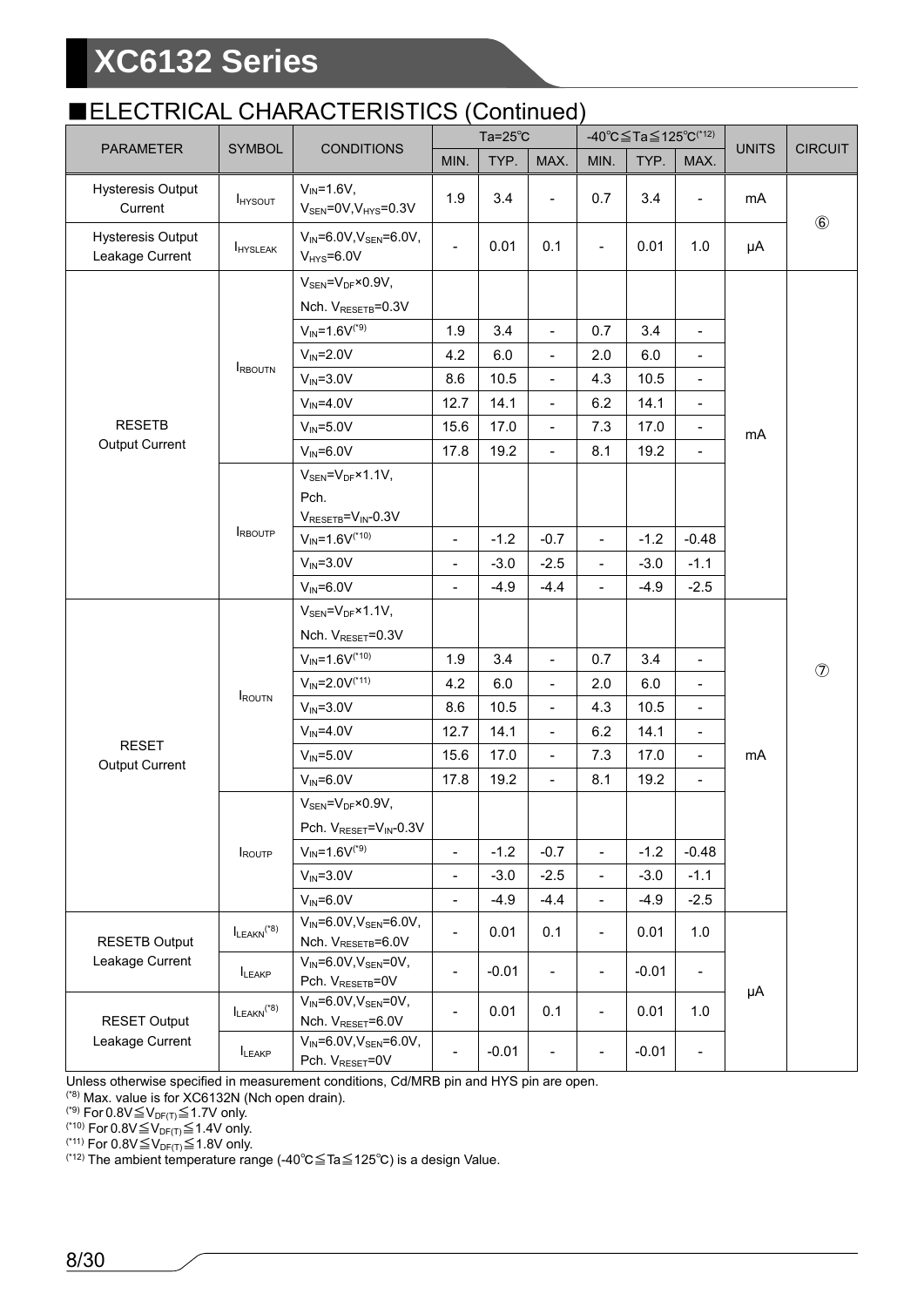### ■ELECTRICAL CHARACTERISTICS (Continued)

| <b>PARAMETER</b>                                                                  | <b>SYMBOL</b>               | <b>CONDITIONS</b>                                                                                                        |                | Ta= $25^{\circ}$ C |                                                                                                                                   |                | $-40^{\circ}$ C $\leq$ Ta $\leq$ 125 $^{\circ}$ C $^{(46)}$ |                      |               | UNITS CIRCUIT  |  |  |
|-----------------------------------------------------------------------------------|-----------------------------|--------------------------------------------------------------------------------------------------------------------------|----------------|--------------------|-----------------------------------------------------------------------------------------------------------------------------------|----------------|-------------------------------------------------------------|----------------------|---------------|----------------|--|--|
|                                                                                   |                             |                                                                                                                          | MIN.           | TYP.               | MAX.                                                                                                                              | MIN.           | TYP.                                                        | MAX.                 |               |                |  |  |
| <b>Cd Pin Sink Current</b><br>(TYPE:A/E)                                          | $I_{\text{Cd}}$             | $V_{IN} = 1.6V,$<br>$V_{\text{Cd/MRR}} = 0.5V$ ,<br>$V_{\rm SEN}$ =0V                                                    | 0.92           | 1.2                |                                                                                                                                   | 0.66           | 1.2                                                         |                      | mA            | $\circledR$    |  |  |
| <b>Cd Pin Threshold</b><br>Voltage(Release)                                       | V <sub>TCd1</sub>           | $V_{\text{IN}}$ : Refer to V-1 <sup>(*13)</sup> ,<br>$V_{\text{SEN}} = 0 \vee \rightarrow V_{\text{DF}} \times 1.1 \vee$ |                |                    | $V_{\text{IN}}$ ×0.46 $V_{\text{IN}}$ ×0.5 $V_{\text{IN}}$ ×0.54 $V_{\text{IN}}$ ×0.46 $V_{\text{IN}}$ ×0.5 $V_{\text{IN}}$ ×0.54 |                |                                                             |                      | $\vee$        | $\circled{9}$  |  |  |
| <b>Cd Pin Threshold</b><br>Voltage(Detect)                                        | V <sub>TCd2</sub>           | $V_{\text{IN}}$ : Refer to V-1 <sup>(*13)</sup> ,<br>$V_{SEN} = V_{DF} \times 1.1 V \rightarrow 0 V$                     |                |                    |                                                                                                                                   |                |                                                             |                      |               |                |  |  |
| MRB High Level<br>Voltage                                                         | V <sub>MRH</sub>            | $V_{IN}$ :1.6V $\sim$ 6.0V,<br>$V_{\text{SEN}} = V_{\text{DF}} \times 1.1 V$ ,<br>$V_{IN} > V_{SEN}$                     | $V_{IN}$ ×0.55 |                    | $V_{\text{IN}}$                                                                                                                   | $V_{IN}$ ×0.55 |                                                             | $V_{\text{IN}}$      | $\vee$        |                |  |  |
| <b>MRB Low Level</b><br>Voltage                                                   | $V_{MRL}$                   | $V_{IN}$ 1.6V $\sim$ 6.0V,<br>$V_{\text{SEN}} = V_{\text{DF}} \times 1.1 V$<br>$V_{IN} > V_{SEN}$                        | 0              |                    | $V_{IN} \times 0.18$                                                                                                              | $\mathbf{0}$   |                                                             | $V_{IN} \times 0.18$ | $\vee$        | $\circledcirc$ |  |  |
| <b>MRB Minimum</b>                                                                | $t_{MRIN}$ <sup>(*14)</sup> | $V_{IN}$ : Refer to V-1 <sup>(*13)</sup> ,<br>$V_{\rm SEN} = V_{\rm DF} \times 1.1 V$ ,                                  | 5.0            |                    |                                                                                                                                   | 5.0            |                                                             |                      |               |                |  |  |
| Apply pulse from<br><b>Pulse Width</b><br>$t_{MRIN}$ <sup>(*15)</sup><br>MRB pin. | $V_{DF}$ ×1.1V to 0V to the | 32.0                                                                                                                     |                |                    | 32.0                                                                                                                              |                |                                                             | μs                   | $\circled{1}$ |                |  |  |

Unless otherwise specified in measurement conditions, Cd/MRB pin and HYS pin are open.

 $(13)$  For  $V_{IN}$  conditions, refer to SPEC TABLE (p.10).

<sup>(\*14)</sup> Specification is guaranteed for types A/B/C/D/L/E/F/H/K/M of the CMOS output product and types E/F/H/K/M of the Nch open drain product.

(\*15) Specification is guaranteed for types A/B/C/D/L of the Nch open drain output product.

(\*16) The ambient temperature range (-40℃≦Ta≦125℃) is a design Value.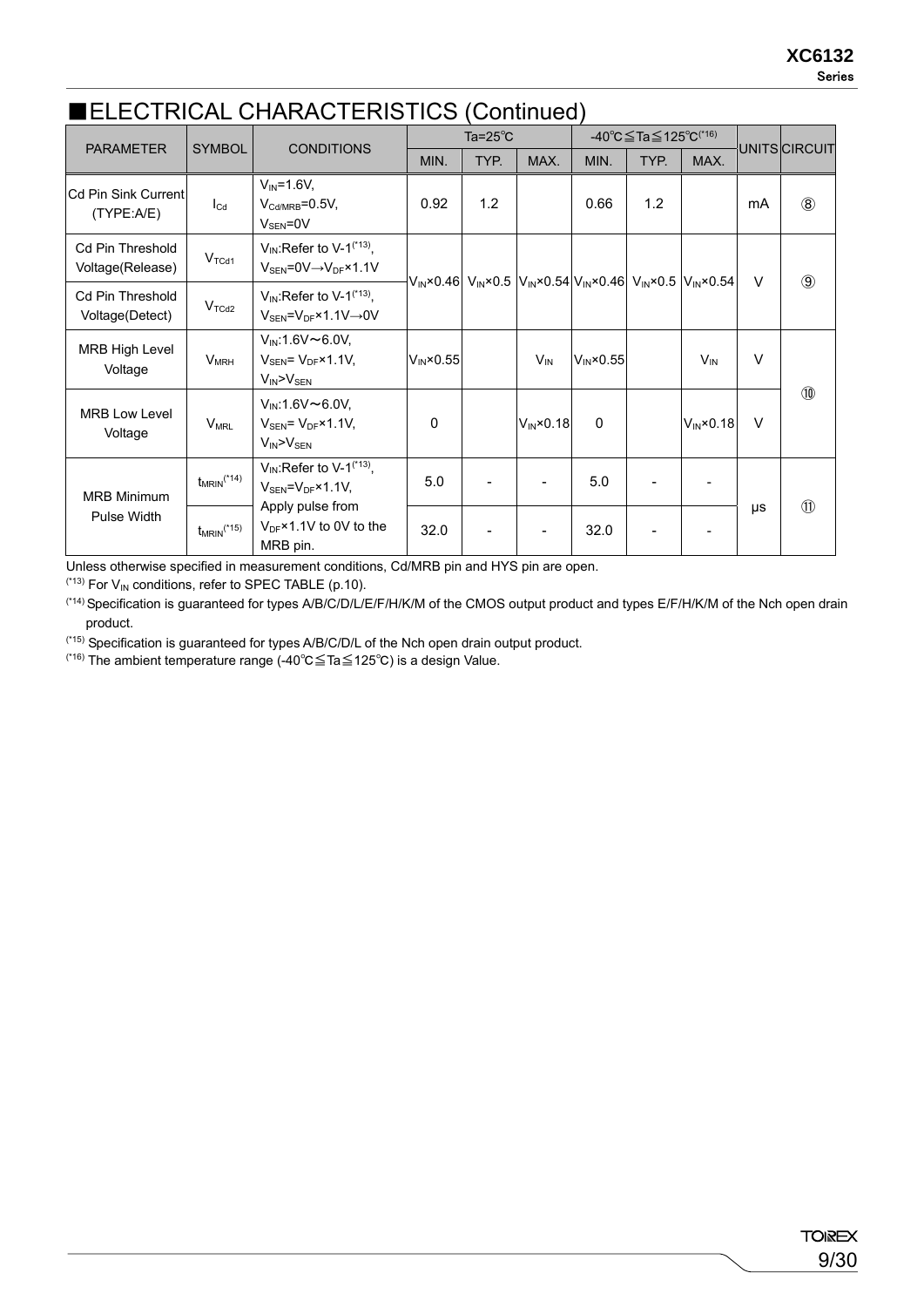### ■ELECTRICAL CHARACTERISTICS (SPEC TABLE)

Table of Characteristics by Voltage Setting

| <b>NOMINAL</b> | $V-1$                 |      | $E-1$                              |                      | $E-2$              |              | $E-3$        |                      | $E-4$ |  |
|----------------|-----------------------|------|------------------------------------|----------------------|--------------------|--------------|--------------|----------------------|-------|--|
| <b>DETECT</b>  |                       |      | Ta= $25^{\circ}$ C<br>-40℃≦Ta≦125℃ |                      | Ta= $25^{\circ}$ C |              | -40℃≦Ta≦125℃ |                      |       |  |
| VOLTAGE(V)     | <b>INPUT</b>          |      |                                    | Supply Current 1(µA) |                    |              |              | Supply Current 2(µA) |       |  |
| $V_{DF(T)}$    | <b>VOLTAGE</b><br>(V) | TYP. | MAX.                               | TYP.                 | MAX.               | TYP.         | MAX.         | TYP.                 | MAX.  |  |
| 0.8            | 1.6                   |      |                                    |                      |                    |              |              |                      |       |  |
| 0.9            | ↑                     |      |                                    |                      |                    |              |              |                      |       |  |
| 1.0            | ↑                     |      |                                    |                      |                    |              |              |                      |       |  |
| 1.1            | ↑                     |      |                                    |                      |                    |              |              |                      |       |  |
| 1.2            | $\uparrow$            | 1.28 | 2.65                               | 1.28                 |                    | 3.92<br>1.32 | 2.75         | 1.32                 | 4.26  |  |
| 1.3            | $\uparrow$            |      |                                    |                      |                    |              |              |                      |       |  |
| 1.4            | ↑                     |      |                                    |                      |                    |              |              |                      |       |  |
| 1.5            | $V_{DF}$ ×1.1         |      |                                    |                      |                    |              |              |                      |       |  |
| 1.6            | ↑                     |      |                                    |                      |                    |              |              |                      |       |  |
| 1.7            | $\uparrow$            |      |                                    |                      |                    |              |              |                      |       |  |
| 1.8            | $\uparrow$            |      |                                    |                      |                    |              |              |                      |       |  |
| 1.9            | $\uparrow$            | 1.30 | 2.70                               | 1.30                 | 4.02               | 1.43         | 2.91         | 1.43                 | 4.49  |  |
| 2.0            | $\uparrow$            |      |                                    |                      |                    |              |              |                      |       |  |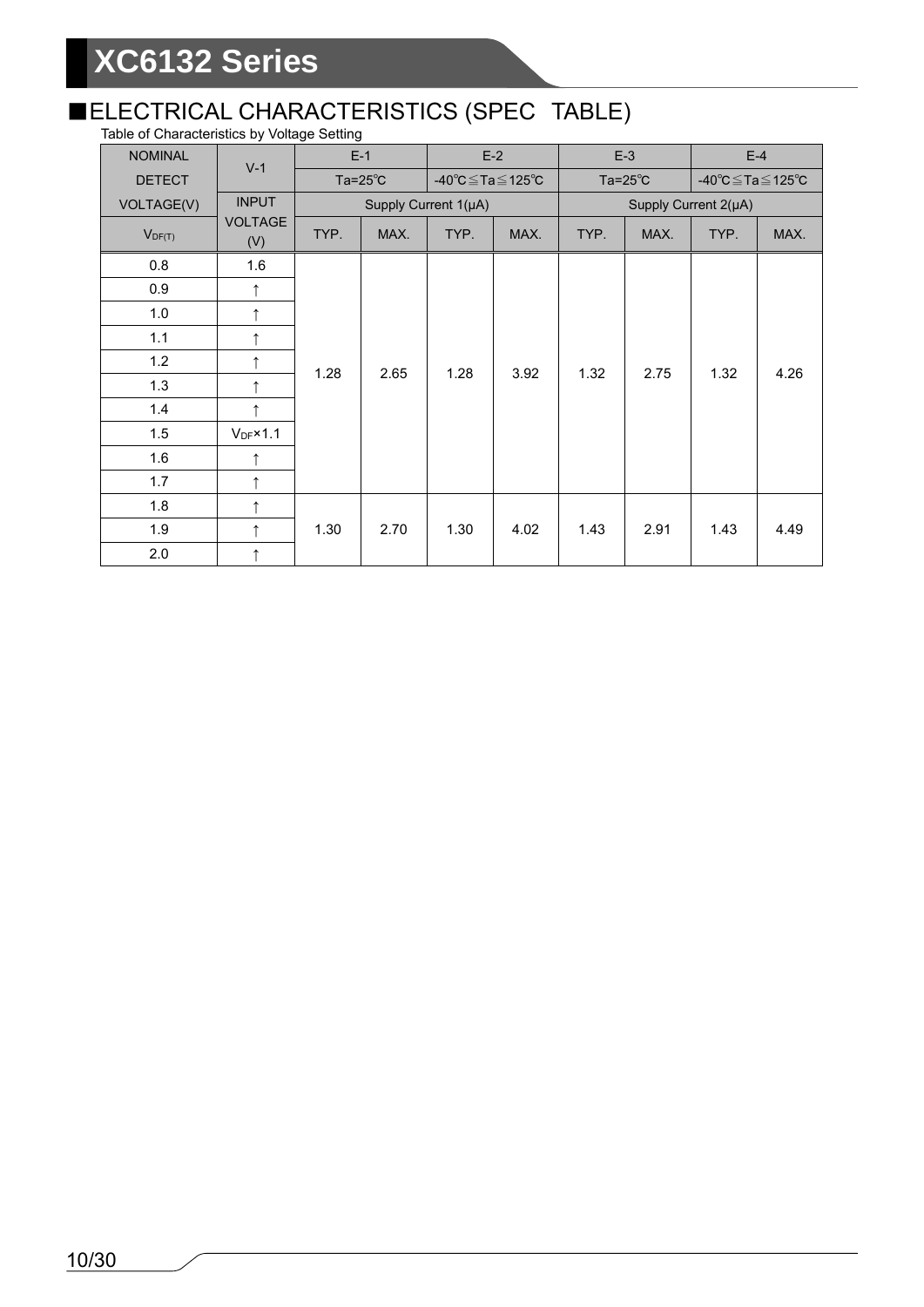### ■ELECTRICAL CHARACTERISTICS (SPEC TABLE) (Continued)

| Table of Critical acteristics by voltage Setting |      |                               |      |                                |  |  |
|--------------------------------------------------|------|-------------------------------|------|--------------------------------|--|--|
| <b>NOMINAL</b><br><b>DETECT</b>                  |      | $E-5(Ta=25^{\circ}C)$         |      | E-6(-40 °C ≤ Ta ≤ 125 °C)      |  |  |
| VOLTAGE(V)                                       |      | SENSE Resistance( $M\Omega$ ) |      | SENSE Resistance ( $M\Omega$ ) |  |  |
| $V_{DF(T)}$                                      | MIN. | TYP.                          | MIN. | TYP.                           |  |  |
| 0.8                                              | 7.5  | 20.7                          | 5.9  | 20.7                           |  |  |
| 0.9                                              | 8.6  | 23.3                          | 6.8  | 23.3                           |  |  |
| 1.0                                              | 10.0 | 26.1                          | 7.6  | 26.1                           |  |  |
| 1.1                                              | 11.0 | 28.6                          | 8.5  | 28.6                           |  |  |
| 1.2                                              | 12.2 | 31.3                          | 9.3  | 31.3                           |  |  |
| 1.3                                              | 13.4 | 33.9                          | 10.2 | 33.9                           |  |  |
| 1.4                                              | 14.5 | 36.6                          | 11.1 | 36.6                           |  |  |
| 1.5                                              | 15.7 | 38.6                          | 11.9 | 38.6                           |  |  |
| 1.6                                              | 16.9 | 39.2                          | 12.8 | 39.2                           |  |  |
| 1.7                                              | 18.1 | 39.8                          | 13.6 | 39.8                           |  |  |
| 1.8                                              | 19.3 | 40.4                          | 14.5 | 40.4                           |  |  |
| 1.9                                              | 19.0 | 40.2                          | 14.3 | 40.2                           |  |  |
| 2.0                                              | 18.6 | 39.9                          | 14.0 | 39.9                           |  |  |

Table of Characteristics by Voltage Setting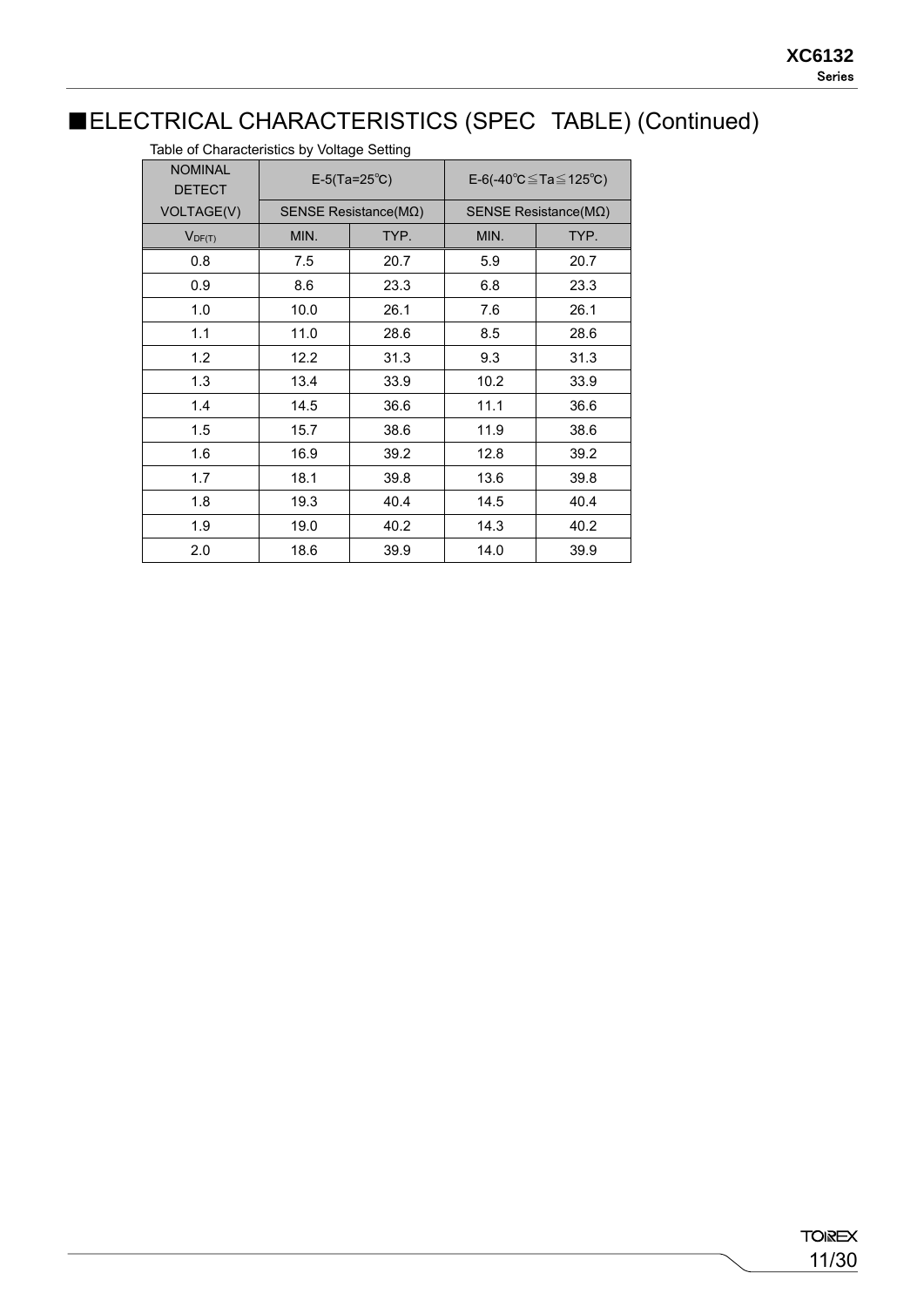### ■TEST CIRCUITS

CIRCUIT①



#### CIRCUIT②



#### CIRCUIT③



#### CIRCUIT④



\*"RESET" is A/B/C/D/L type, and "RESETB" is E/F/H/K/M type.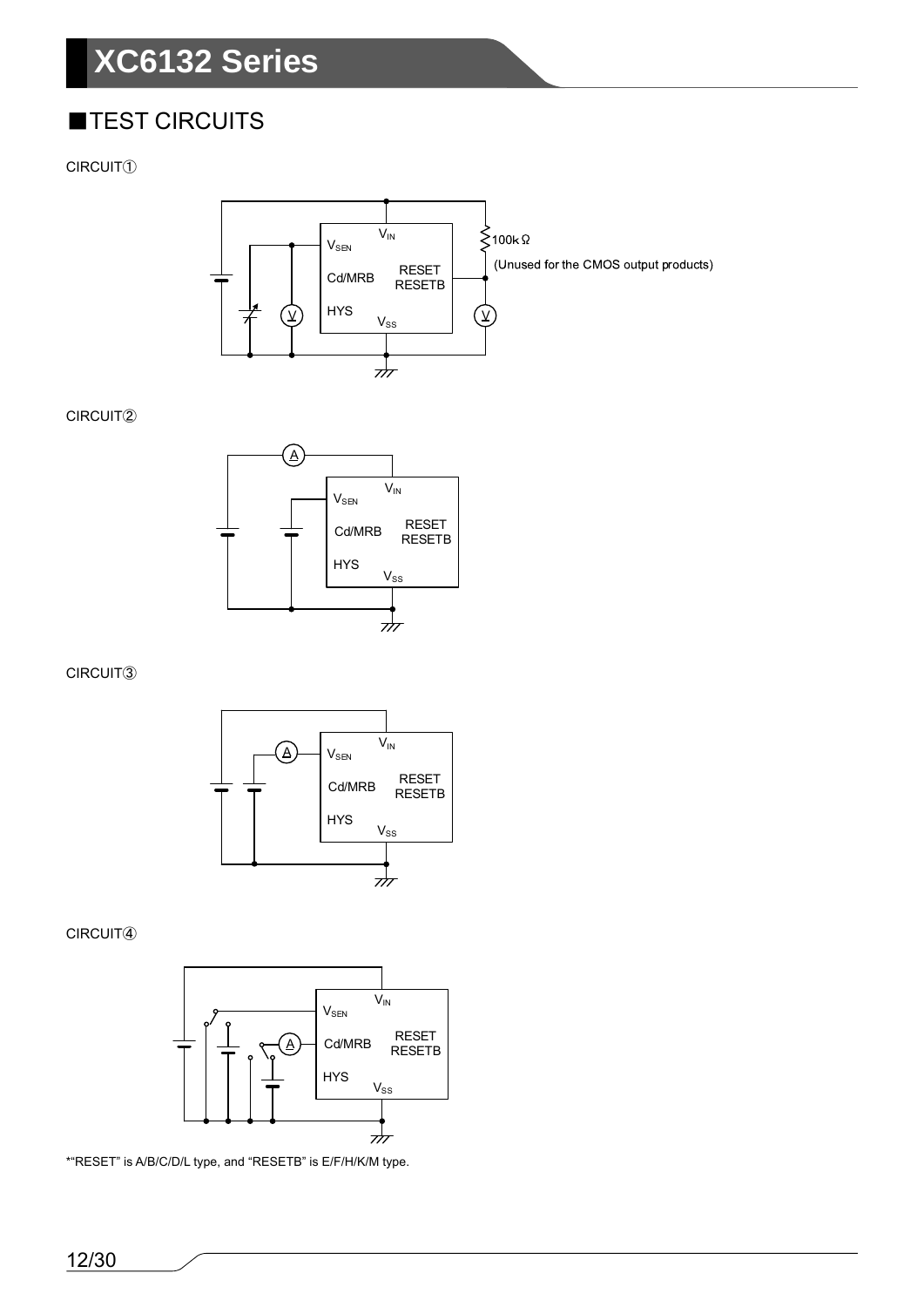### ■TEST CIRCUITS (Continued)

CIRCUIT⑤



#### CIRCUIT⑥



CIRCUIT⑦



CIRCUIT⑧



\*"RESET" is A/B/C/D/L type, and "RESETB" is E/F/H/K/M type.

**TOIREX** 13/30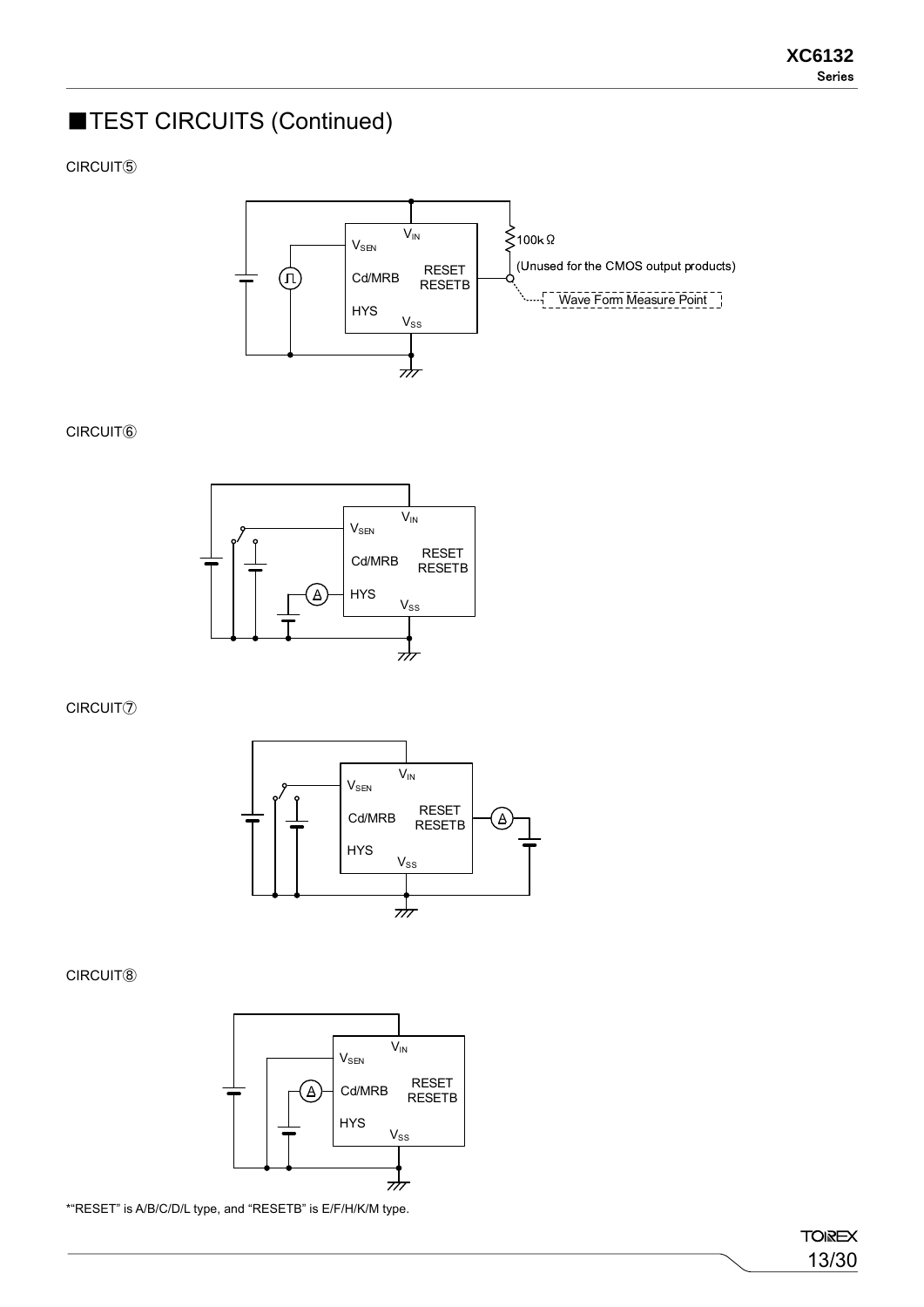### **TEST CIRCUITS (Continued)**

#### CIRCUIT⑨



#### CIRCUIT⑩



#### CIRCUIT⑪



\*"RESET" is A/B/C/D/L type, and "RESETB" is E/F/H/K/M type.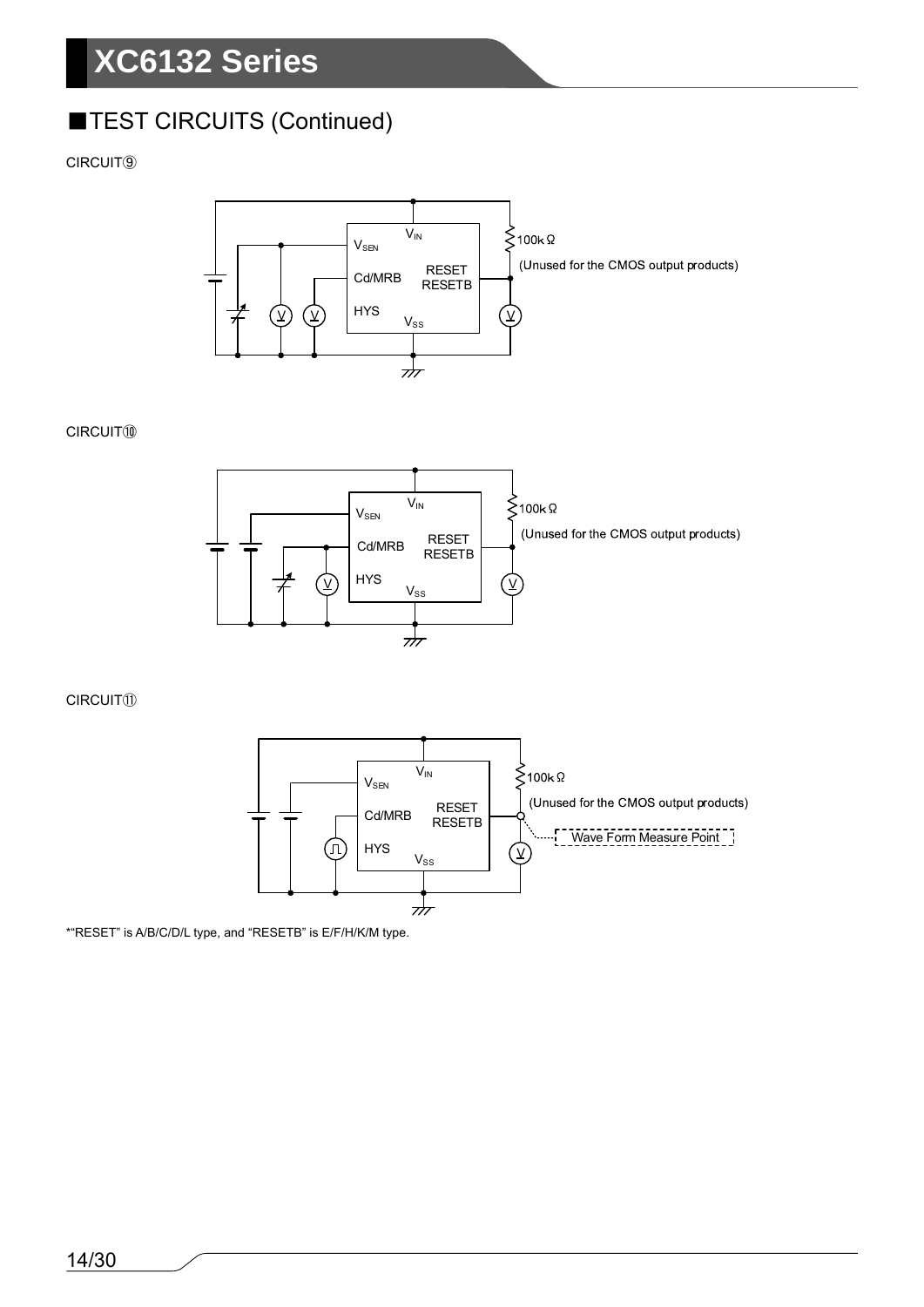15/30

**TOIREX** 

### ■OPERATIONAL DESCRIPTION

#### **<Basic Operation>**

Fig. 1 shows a typical block diagram. Fig. 2 shows the timing chart of Fig. 1.



\* The XC6132N series (N-ch open drain output) requires a resistor to pull up the output.

Fig. 1: Typical block diagram (Active Low product)



 $\Box$ In the initial state, a voltage that is sufficiently high (MAX.:6.0V) with respect to the release voltage is applied to the V<sub>SEN</sub> pin, and the delay capacitance Cd is charged up to the power input pin voltage.

The V<sub>SEN</sub> pin voltage starts to fall, and during the time until it reaches the detect voltage (V<sub>SEN</sub>>V<sub>DF</sub>),  $V_{RESETB}$  is High level (= $V_{IN}$ ).

Note: If the pull-up resistor is connected to a power supply other than the power input pin  $V_{\text{IN}}$  when using the Nch open drain output (XC6132N), High level will be the voltage of the power supply to which the pull-up resistor is connected.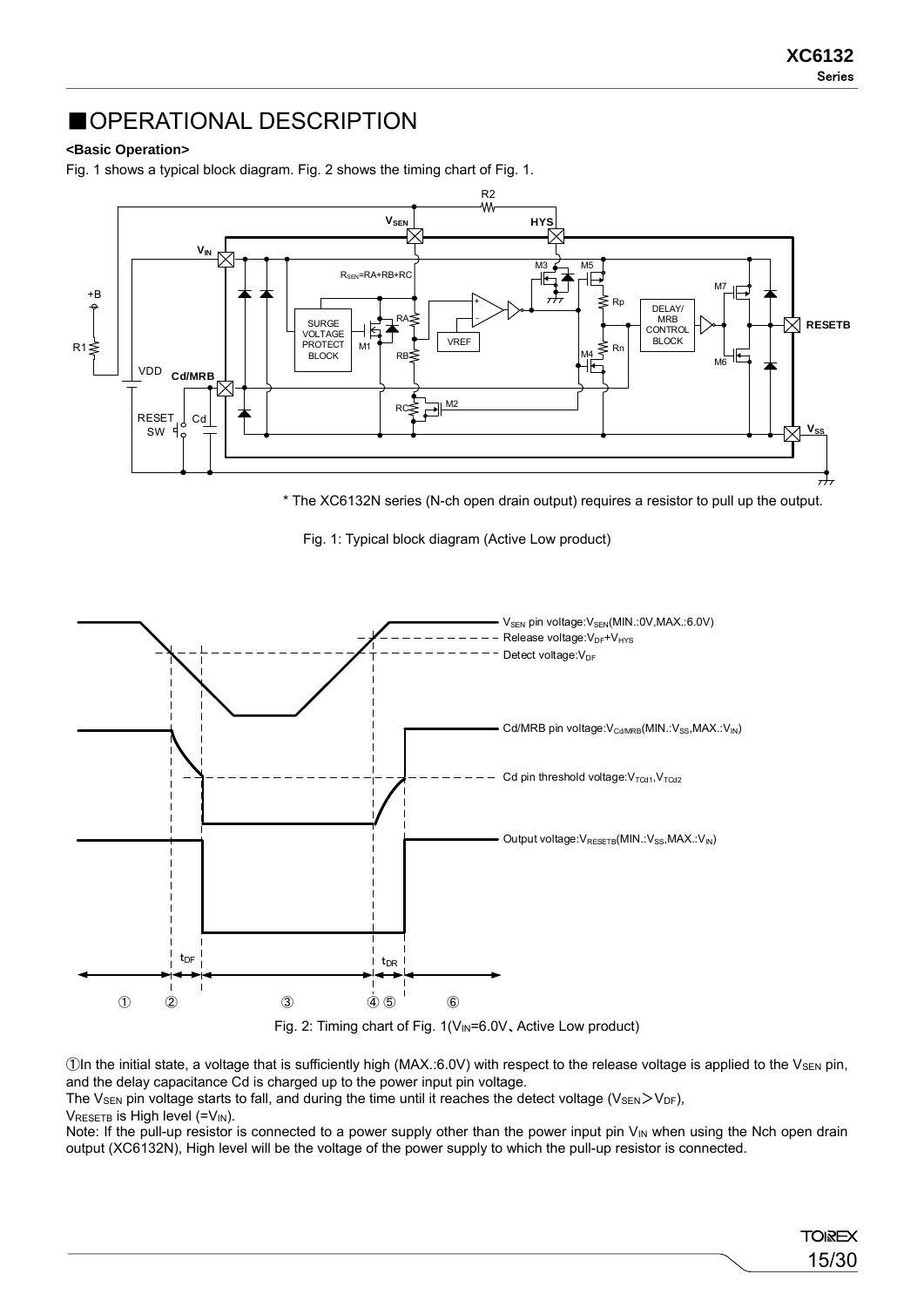### ■OPERATIONAL DESCRIPTION (Continued)

 $Q$ The V<sub>SEN</sub> pin voltage continues to drop, and when it reaches the detect voltage (V<sub>SEN</sub>=V<sub>DF</sub>), the Nch transistor for delay capacitance discharge turns ON, and discharge of the delay capacitance Cd starts through the delay resistor Rn.

The time from  $V_{\text{SEN}}=V_{\text{DF}}$  until  $V_{\text{RESETB}}$  reaches Low level is the detect delay time t<sub>DF</sub> (the detect time when the capacitor is not connected to the Cd/MRB pin is t<sub>DF0</sub>). The delay capacitance Cd is discharged through the delay resistor Rn when it is above the threshold voltage of  $V_{TCD2}$ . When it is below the threshold voltage of  $V_{TCD2}$ , the delay capacitance Cd is discharged faster through the internal built-in low impedance switch.

 $\circledR$ During the time that the V<sub>SEN</sub> pin voltage is below the detect voltage V<sub>DF</sub>, the delay capacitance Cd discharges to ground level. The V<sub>SEN</sub> pin starts rising again, and during the time until it reaches the release voltage (V<sub>SEN</sub><V<sub>DF</sub>+V<sub>HYS</sub>), VRESETB holds Low level.

④The VSEN pin voltage continues to rise, and when it reaches the release voltage (VDF+VHYS), the Nch transistor for delay capacitance discharge turns OFF, and charging of the delay capacitance Cd through the delay resistor Rp starts.The delay capacitance Cd is discharged through the delay resistor Rp when it is below the threshold voltage of V<sub>TCD1</sub>. When it is above the threshold voltage of  $V_{\text{TCD1}}$ , the delay capacitance Cd is discharged faster through the internal built-in low impedance switch.

**SWhen the delay capacitance pin voltage reaches VTCd1, VRESETB changes to High level.** The time from  $V_{\text{SEN}}=V_{\text{DF}}+V_{\text{HYS}}$  until the  $V_{\text{RESETB}}$  logic changes is the release delay time t<sub>DR</sub>(the release time when the capacitor is not connected to the Cd/MRB pin is t<sub>DR0</sub>).

⑥During the time that the VSEN pin voltage is higher than the detect voltage (VSEN>VDF), VRESETB holds High level.

The above operation description is for an Active Low detection product.

For an Active High product, reverse the logic of the reset pin.

In the factory shipping state, internal hysteresis is not added (V<sub>HYS</sub> =V<sub>DF</sub>x0.001V(TYP.)), so please add a hysteresis of 1% or more with an external resistor. For the calculation method, refer to <Hysteresis external adjustment function> below. Also please refer to "Notes on use 5&6" on page 19.

#### **<Hysteresis external adjustment function>**

Hysteresis can be added as desired by inserting a resistor between the node to monitor and  $V_{\rm SEN}$  pin, and between the  $V_{\rm SEN}$  pin and HYS pin.

The calculation method for adding hysteresis by increasing only the release voltage and leaving the detect voltage unchanged is given below.

For the circuit schematic, refer to Fig. 3: Hysteresis Augmentation Circuit 1.  $V_{DR}(H)=V_{DR}(T) \times \{1+(RD/RE)\}$  $H$ vsteresis width=V<sub>DR</sub>(H)-V<sub>DF</sub>(T) Example 1: RD=200kΩ, RE=200kΩ, V<sub>DF</sub>(T)=1.000V, V<sub>DR</sub>(T)=1.001V.  $V_{DR}(H)=2.002V$ Hysteresis width=2.002-1.000 =1.002V

The calculation method for detecting high voltage and adding hysteresis is shown below. For the circuit schematic, refer to Fig. 4: Hysteresis Augmentation Circuit 2.  $V_{DF}(H)=V_{DF}(T) \times \{1+(R1/R2)\}$  $V_{DR}(H)=V_{DR}(T) \times \{1+(R1/R2)+(R1/R3)\}$ Hysteresis width= $V_{DR}(H)-V_{DF}(H)$ Example 2: R1=R3=500kΩ, R2=200kΩ, V<sub>DF</sub>(T)=2.000V, V<sub>DR</sub>(T)=2.002V.  $V_{DF}(H)=7.0V$  $V_{DR}(H)=9.009V$ 

Hysteresis width=9.009-7.0=2.009V

(Note 1)  $V_{DF}(H)$  is the detect voltage after external adjustment.

 $(Note 2)$   $V_{DR}(H)$  is the release voltage after external adjustment.

(Note 3)  $V_{DR}(T)$  is the release voltage.

(Note 4)  $V_{DF}(T)$  is the detect voltage.

(Note 5) The R2 resistance is in parallel with the internal  $R_{\text{SEN}}$  resistance, and thus to increase the accuracy of the detect voltage and release voltage after external adjustment, select an R2 resistance that is sufficiently small with respect to the RSEN resistance. For R<sub>SEN</sub> resistance values, refer to SPEC TABLE (p.11).

(Note 6) If high voltage is to be detected, divide the voltage with resistors R1 and R2 so that V<sub>SEN</sub> pin $\leq$ 6V. The battery voltage (+B) assumes up to 12V in this case.



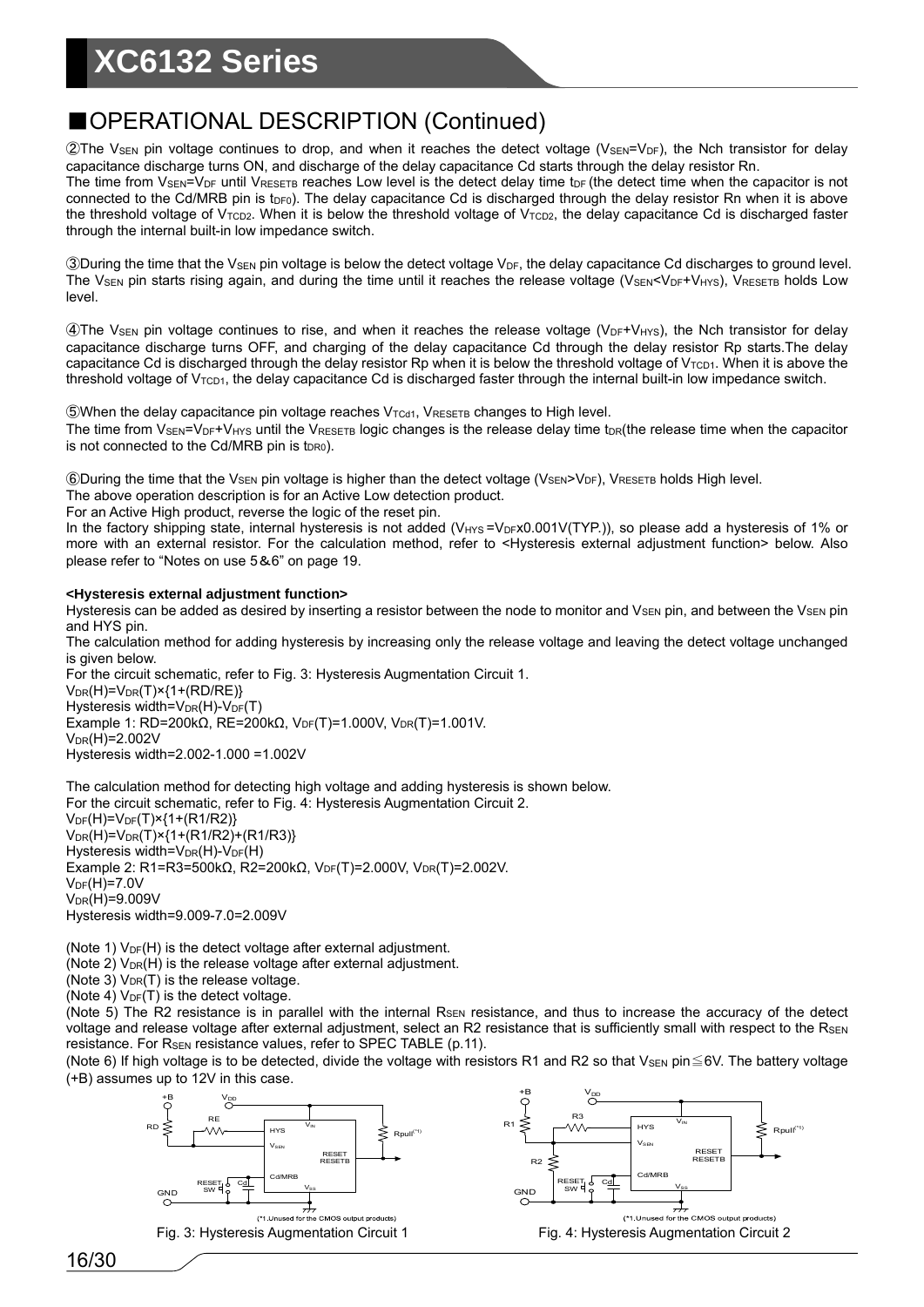17/30

**TOREX** 

### ■OPERATIONAL DESCRIPTION (Continued)

#### **<Release delay time / detect delay time>**

The release delay time and detect delay time are determined by the delay resistors (Rp and Rn) and the delay capacitance Cd. The ratio of the delay resistances (Rp and Rn) is selectable from 5 options. The delay time is adjustable using the combination of delay resistance and delay capacitance value. (Refer to "Selection Guide") The release delay time ( $t_{DR}$ ) is calculated using Equation (1).  $t_{DR}$ =Rp×Cd×{-ln(1-V<sub>TCd1</sub>/V<sub>IN</sub>)}+t<sub>DR0</sub> ...(1) \* In is the natural logarithm. The delay capacitance pin threshold voltage is  $V_{TCd1} = V_{IN}/2(TYP)$ , and thus when  $t_{DR0}$  can be neglected, the release delay time can be calculated simply using Equation (2).  $tpR = Rp \times Cd \times [-ln(1-(V_{IN}/2)/V_{IN})] = Rp \times Cd \times 0.693$  ...(2) The detect delay time (t<sub>DF</sub>) is calculated using Equation (3).  $t_{DF}$ =Rn×Cd×{-ln(V<sub>TCd2</sub>/V<sub>IN</sub>)}+ $t_{DF0}$  ...(3) \* In is the natural logarithm. The delay capacitance pin threshold voltage is  $V_{TCd2}=V_{IN}/2$  (TYP.), and thus when  $t_{\text{DF0}}$  can be neglected, the detect delay can be calculated simply using Equation (4).  $t_{DF}$ =Rn×Cd×{-ln(V<sub>IN</sub>/2)/V<sub>IN</sub>}=Rn×Cd×0.693 ...(4)

Example 3: When type A is selected  $(Rp:Rn=144k\Omega:O\Omega)$ , the delay times are as follows: If Cd is set to 0.1uF,  $tnR = 144 \times 10^{3} \times 0.1 \times 10^{-6} \times 0.693 = 10$  ms  $t_{DF}$  is the detect delay time ( $t_{DFO}$ ) when the delay capacitance Cd is not connected.

Example 4: When type B is selected (Rp: Rn=144kΩ: 18kΩ), the delay times are as follows: If Cd is set to 0.1uF,  $tnR = 144 \times 10^{3} \times 0.1 \times 10^{-6} \times 0.693 = 10$  ms  $t_{\text{DF}}$  =18×10<sup>3</sup>×0.1×10<sup>-6</sup>×0.693=1.25ms

(Note 7) The release delay times  $t_{DR}$  in Examples 3 and 4 are the values calculated from Equation (2). (Note 8) The detect delay time  $t_{DF}$  in Example 4 is the value calculated from Equation (4). (Note 9) Note that the delay times will vary depending on the actual capacitance value of the delay capacitance Cd.

#### **<Manual reset function>**

The Cd/MRB pin can also be used as a manual reset pin. When the Cd and RESET switch are connected to the Cd/MRB pin (refer to Fig.1), and under the release condition, if the RESET switch turns on, then the detect signal is generated at the RESET/RESETB pin forcibly.

For Active Low type (RESETB), under the release condition, if the RESET switch turns on, then the voltage at the RESETB pin changes from H to L after the detect delay time.

For Active High type (RESET), under the release condition, if the RESET switch turns on, then the voltage at the RESET pin changes from L to H after the detect delay time.

Under the detect condition, the condition will be kept even if the RESET switch turns on and off.

In the case that either H level or L level is fed to the Cd/MRB pin without the RESET switch, the behavior of the XC6132 follows the timing chart in Fig. 5.

L level is fed to the MRB pin under the detect condition, the RESET switch will be kept. H level is fed to the MRB pin under the detect condition, the RESET switch will be undefined.

Even though the voltage at the V<sub>SEN</sub> pin changes from a higher voltage than the detect voltage to a lower voltage, as long as H level is fed to the MRB pin, the release condition is kept.

If H level or L level is fed to the Cd/MRB pin forcibly, then even though Cd is connected to the pin, the XC6132 can't have any delay time.



Fig. 5: Manual reset operation using the Cd/MRB pin ( $V_{\text{IN}}$ =6.0V, Active Low product)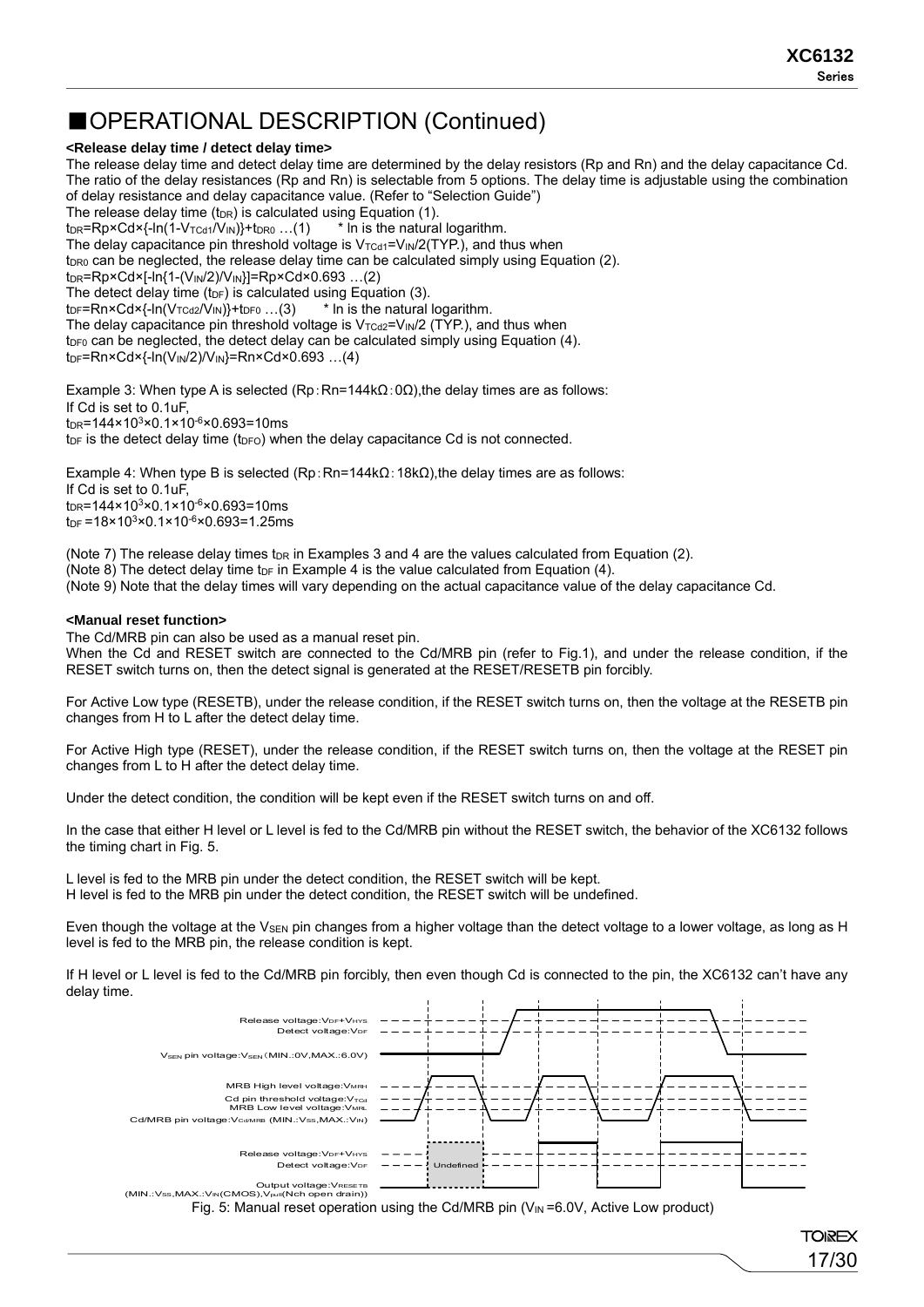### ■OPERATIONAL DESCRIPTION (Continued)

#### **<Surge voltage protection function>**

A surge voltage protection circuit is incorporated into the V<sub>SEN</sub> pin. A surge current of +2.5mA(≧200ms), -2.5mA(≧20ms) is possible.

A positive surge current ( $I_{\text{SENSURGE}(+)}$ ) flows when M1 is turned ON by a SURGE VOLTAGE PROTECT BLOCK signal.

A negative surge current ( $I_{\text{SENSURGE}(\cdot)}$ ) is made to flow by the M1 parasitic diode.

When a positive surge current flows and the surge voltage protection circuit activates, the  $V_{\text{SEN}}$  pin voltage rises in proportion to the V<sub>IN</sub> voltage and surge current, so adjust the  $I_{\text{SEN}}$  current with an external resistor so that the V<sub>SEN</sub> pin voltage does not exceed the operating voltage. Refer to Fig. 7.

**※The V<sub>SEN</sub> voltage rise is most pronounced at high temperature.** 

Example 5: When V<sub>IN</sub>=3.3V and  $I_{SENSURGE(+)}=2.5mA$  (MAX), the V<sub>SEN</sub> pin voltage from Fig. 7 is 5.6V. If the maximum battery voltage (+B) pin voltage is 100V, a voltage of (100-5.6)=94.4V will be applied to the R1 resistor. To keep the surge current from exceeding 2.5mA, use a resistance of R1=V/I=94.4/0.0025=37.8kΩ or above.

Example 6: When  $V_{IN} = 3.3V$  and  $I_{SENSURGE(-)} = -2.5mA(MAX)$ , Vf of the parasitic diode M1 is -0.9V (MAX). If the battery voltage (+B) maximum is -100V, the voltage applied to the R1 resistor will be {-100 - (-0.9)} = -99.1V. To limit the surge current to -2.5mA, set the R1 resistance to R1 = V/I= -99.1/-0.0025 = 39.6kΩ or higher.

If the surge voltage on the positive side is different from the negative side, calculate the R1 resistance value using the side where the voltage difference applied to the R1 resistor is greatest.



Fig. 6: Surge voltage protect circuit



Fig. 7: Example of V<sub>IN</sub>-V<sub>SEN</sub> characteristics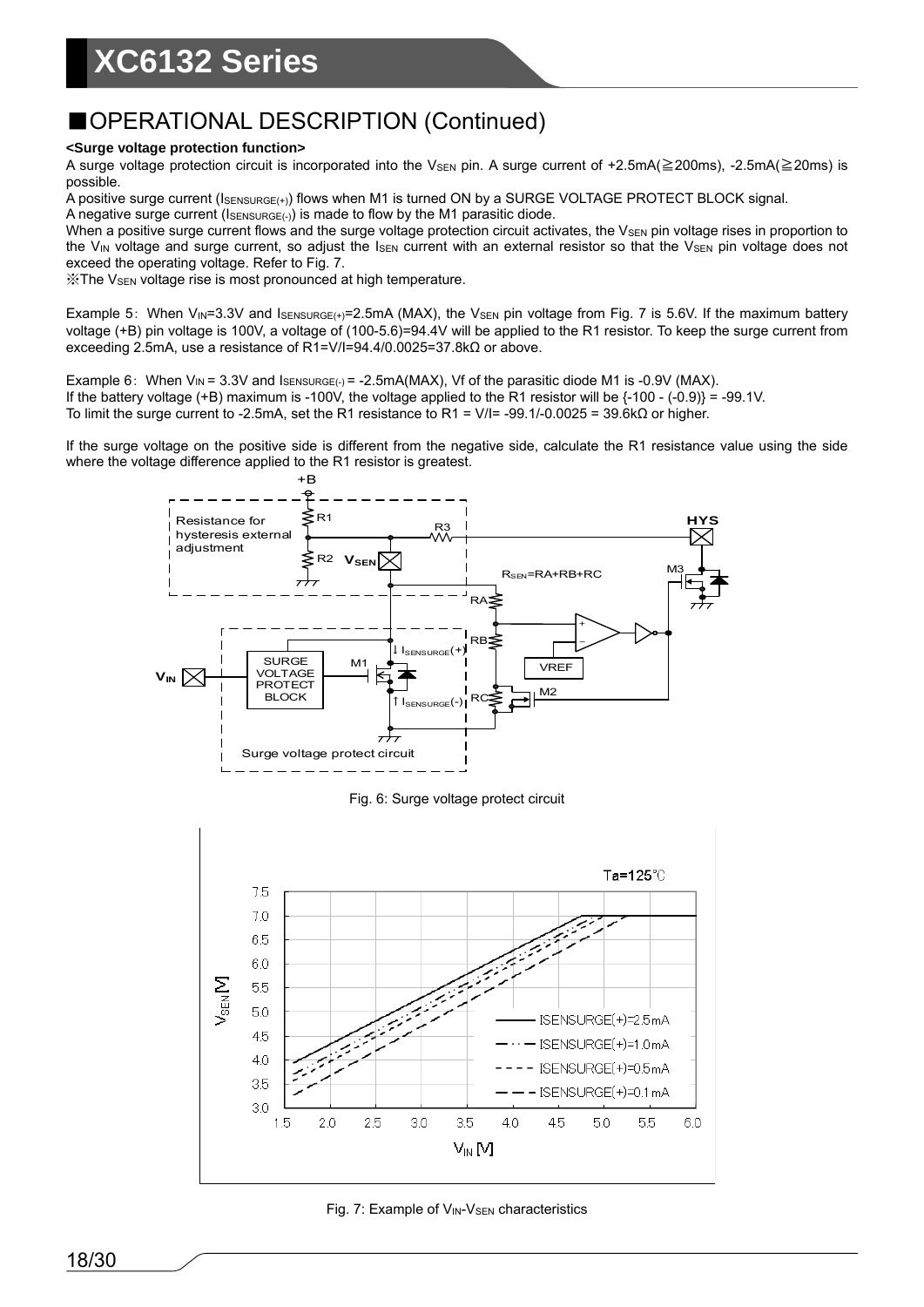19/30

### ■NOTES ON USE

1) Please use this IC within the stated maximum ratings. For temporary, transitional voltage drop or voltage rising phenomenon, the IC is liable to malfunction should the ratings be exceeded.

2) The power input pin voltage may fall due to the flow through current during IC operation and the resistance component between the power supply and the power input pin.

In the case of CMOS output, a drop in the power input pin voltage may occur in the same way due to the output current. When this happens, if the power input pin voltage drops below the minimum operating voltage, a malfunction may occur.

3) Note that large, sharp changes of the power input pin voltage may lead to malfunction.

4) Power supply noise is sometimes a cause of malfunction. Sufficiently test using the actual device, such as inserting a capacitor between V<sub>IN</sub> and GND.

5) Internal hysteresis is not initially included with the product. Connect external resistors to the V<sub>SEN</sub> pin and HYS pin to add a hysteresis of 1% or more. Note that if hysteresis is not added with external resistors, oscillation will occur when switching takes place at the detect voltage or the release voltage.

6) There is a possibility that oscillation will occur if the resistances of the V<sub>SEN</sub> pin and HYS pin are high. Use a resistance of 1MΩ or less between the node to monitor and V<sub>SEN</sub> pin, and between the V<sub>SEN</sub> pin and HYS pin.

7) Exercise caution if  $V_{IN}$  and  $V_{SEN}$  are started in common, as the output will be undefined until  $V_{IN}$  reaches the operating voltage.

8) For a manual reset function, in case when the function is activated by feeding either MRB H level or MRB L level to Cd/MRB pin instead of using a reset switch, please note these phenomena below;

・The RESET output signal will be undefined when MRB H is fed to Cd/MRB pin under the detect condition.

• The RESET output signal will be undefined based on the voltage relationship between V<sub>SEN</sub> pin and Cd/MRB pin.

9) When an N-ch open drain output is used, the VRESETB voltage at detection and release is determined by the pull-up resistance connected to the output pin. Refer to the following when selecting the resistance value.

At detection:

 $V_{RESETB} = V_{pull}/(1 + R_{pull}/R_{ON})$ Vpull:Voltage after pull-up

R<sub>ON</sub><sup>(\*1)</sup>: ON resistance of N-ch driver M6 (calculated from VRESETB/IRBOUTN based on electrical characteristics) Example: When V<sub>IN</sub>=2.0V<sup>(\*2)</sup>, R<sub>ON</sub>=0.3/4.2×10<sup>-3</sup>=71.4Ω (MAX.).

If it is desired to make  $V_{RESETB}$  at detection 0.1V or less when  $V_{null}$  is 3.0V,

 $R_{pull} = \{(V_{pull}/V_{RESETB})-1\} \times R_{ON} = \{(3/0.1)-1\} \times 71.4 = 2.1 \text{k}\Omega$ 

Therefore, to make the output voltage at detection 0.1V or less under the above conditions, the pull-up resistance must be 2.1kΩ or higher.  $(1)$  Note that R<sub>ON</sub> becomes larger as  $V_{\text{IN}}$  becomes smaller.

 $(2)$  For V<sub>IN</sub> in the calculation, use the lowest value of the input voltage range you will use.

At release:

VRESETB=V<sub>pull</sub>/(1+R<sub>pull</sub>/R<sub>off</sub>) Vpull: Voltage after pull-up

Roff: Resistance when N-ch driver M6 is OFF (calculated from VRESETB/ILEAKN based on electrical characteristics)

Example: When V<sub>pull</sub> is 6.0V, R<sub>off</sub>=6/(0.1×10<sup>-6</sup>)=60MΩ (MIN.). If it is desired to make VRESETB 5.99V or higher,

$$
R_{\text{pull}} = \left\{ (V_{\text{pull}}/V_{\text{RESETB}}) - 1 \right\} \times R_{\text{off}} = \left\{ (6/5.99) - 1 \right\} \times 60 \times 10^6 = 100 \text{k}\Omega
$$

Therefore, to make the output voltage at release 5.99V or higher under the above conditions, the pull-up resistance must be 100kΩ or less.

10) If the discharge time of the delay capacitance Cd at detection is short and the delay capacitance Cd cannot be discharged to ground level, charging will take place at the next release operation with electric charge remaining in the delay capacitance Cd, and this may cause the release delay time to become noticeably short.

11) If the charging time of the delay capacitance Cd at release is short and the delay capacitance Cd cannot be charged to the VIN level, the delay capacitance Cd will discharge from less than the VIN level at the next detection operation, and this may cause the detect delay time to become noticeably short.

12) Torex places an importance on improving our products and their reliability. We request that users incorporate fail-safe designs and post-aging protection treatment when using Torex products in their systems. **TOIREX**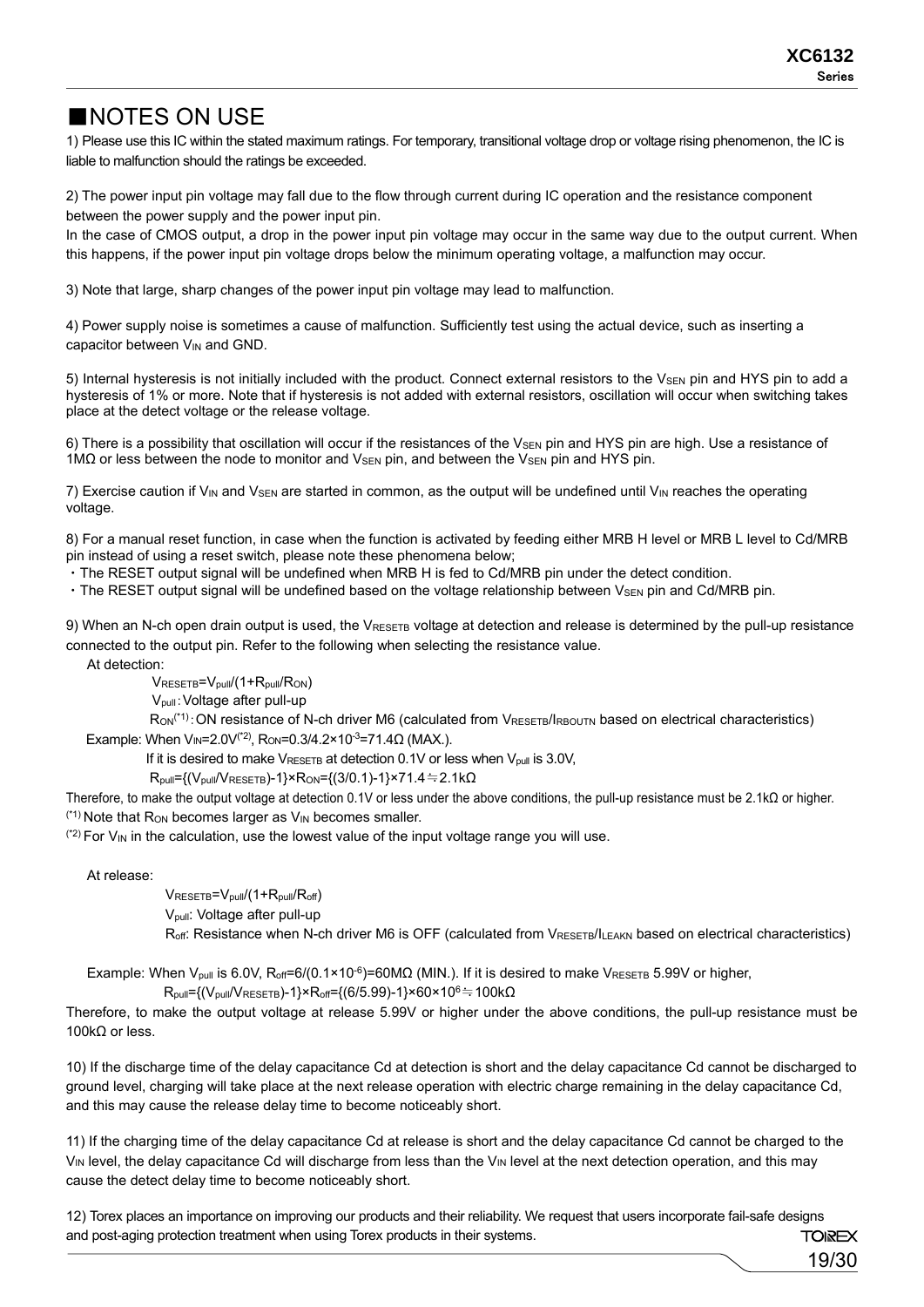### **TYPICAL PERFORMANCE CHARACTERISTICS**

(1) Detect, Release Voltage vs. Ambient Temperature (2) Output Voltage vs Sense Voltage







 $V_{\text{IN}}$ -6.0V

Vsev pin Voltage : VSEN(V)













XC6132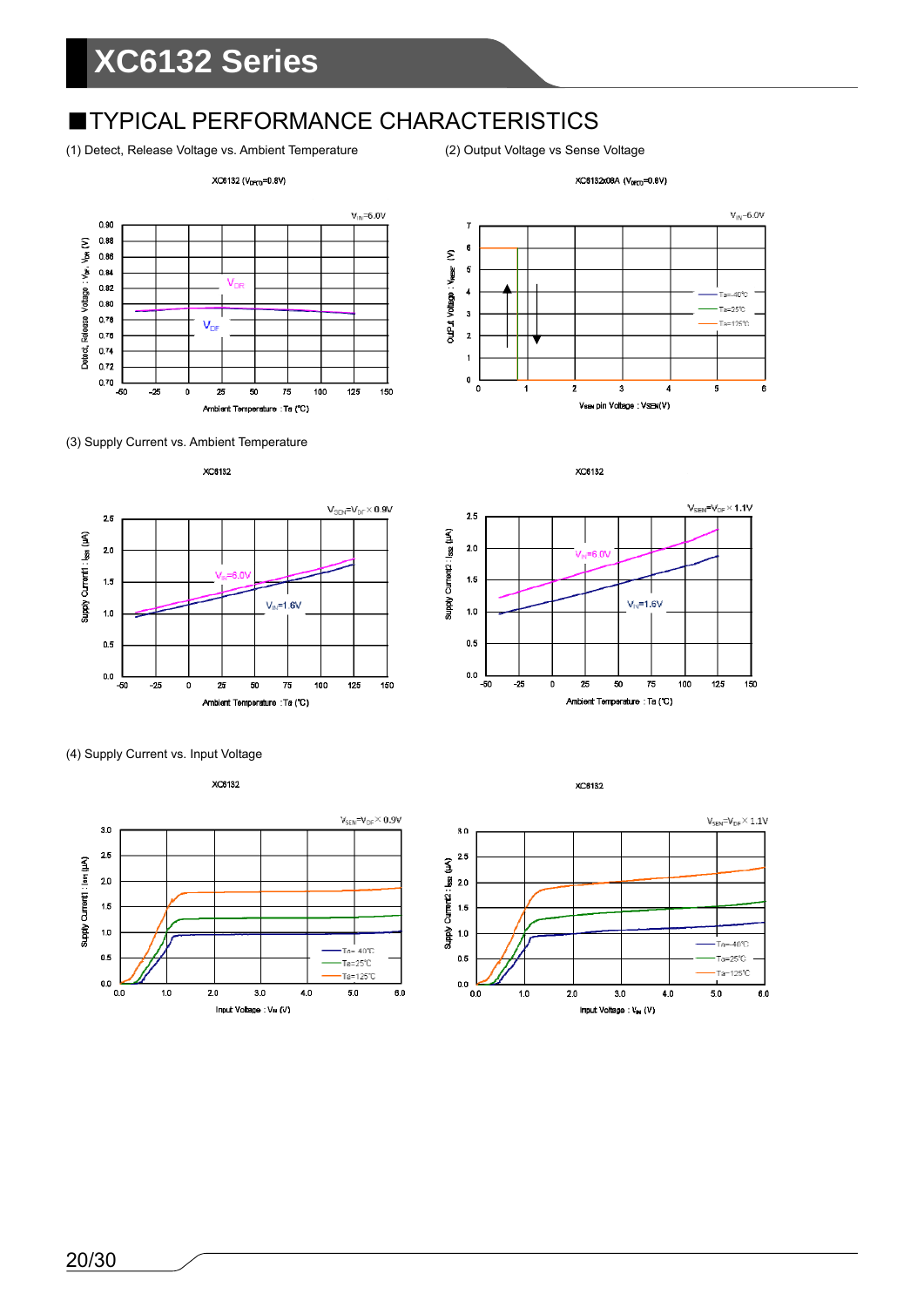### ■TYPICAL PERFORMANCE CHARACTERISTICS (Continued)

(5) Sense Resistance vs Ambient Temperature (6) Delay Resistance vs Ambient Temperature













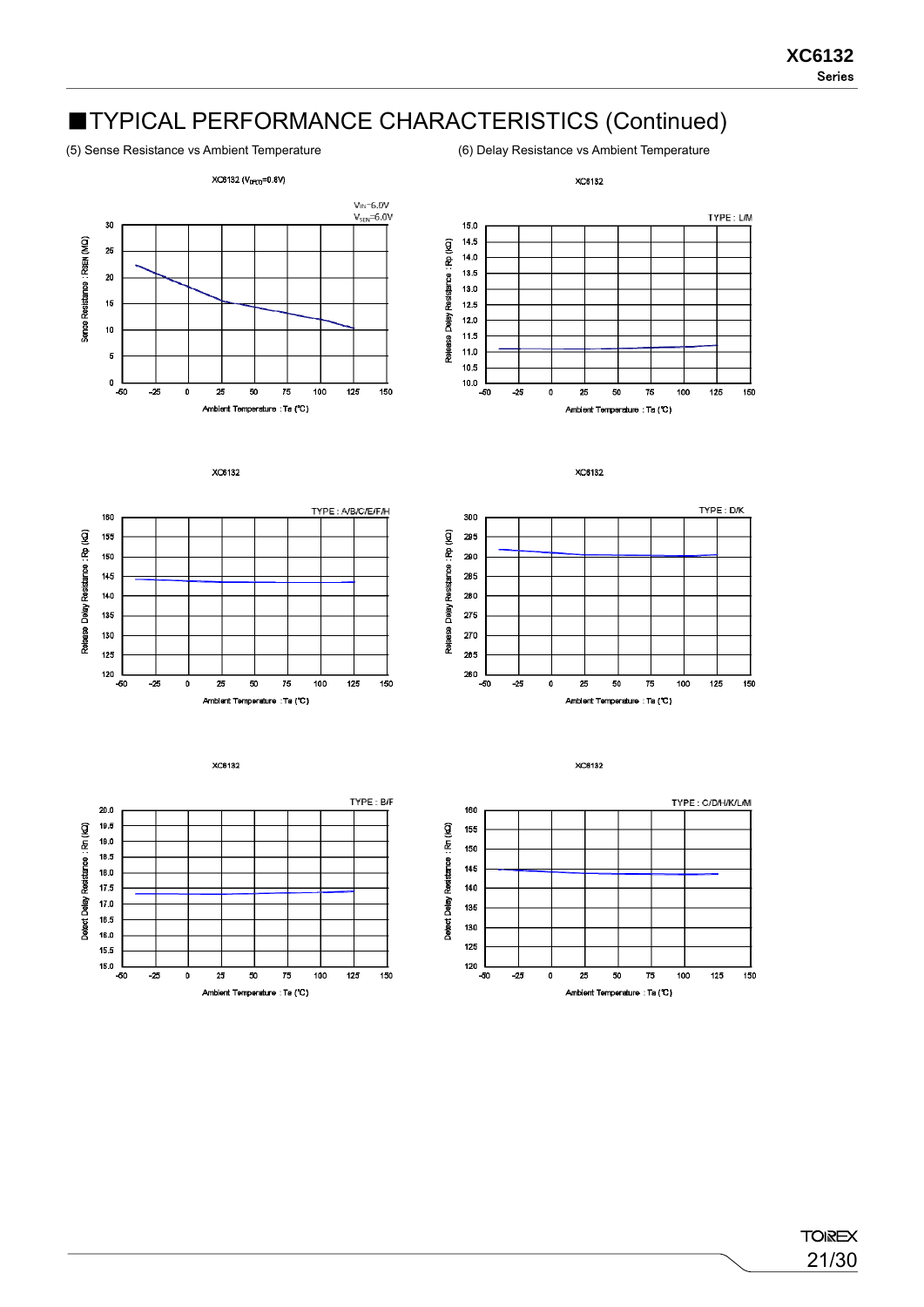## ■TYPICAL PERFORMANCE CHARACTERISTICS (Continued)

#### (7) Delay Time vs Ambient Temperature







(10) Hysteresis Output Leakage Current vs Ambient Temperature (11) RESET Output Current vs Ambient Temperature







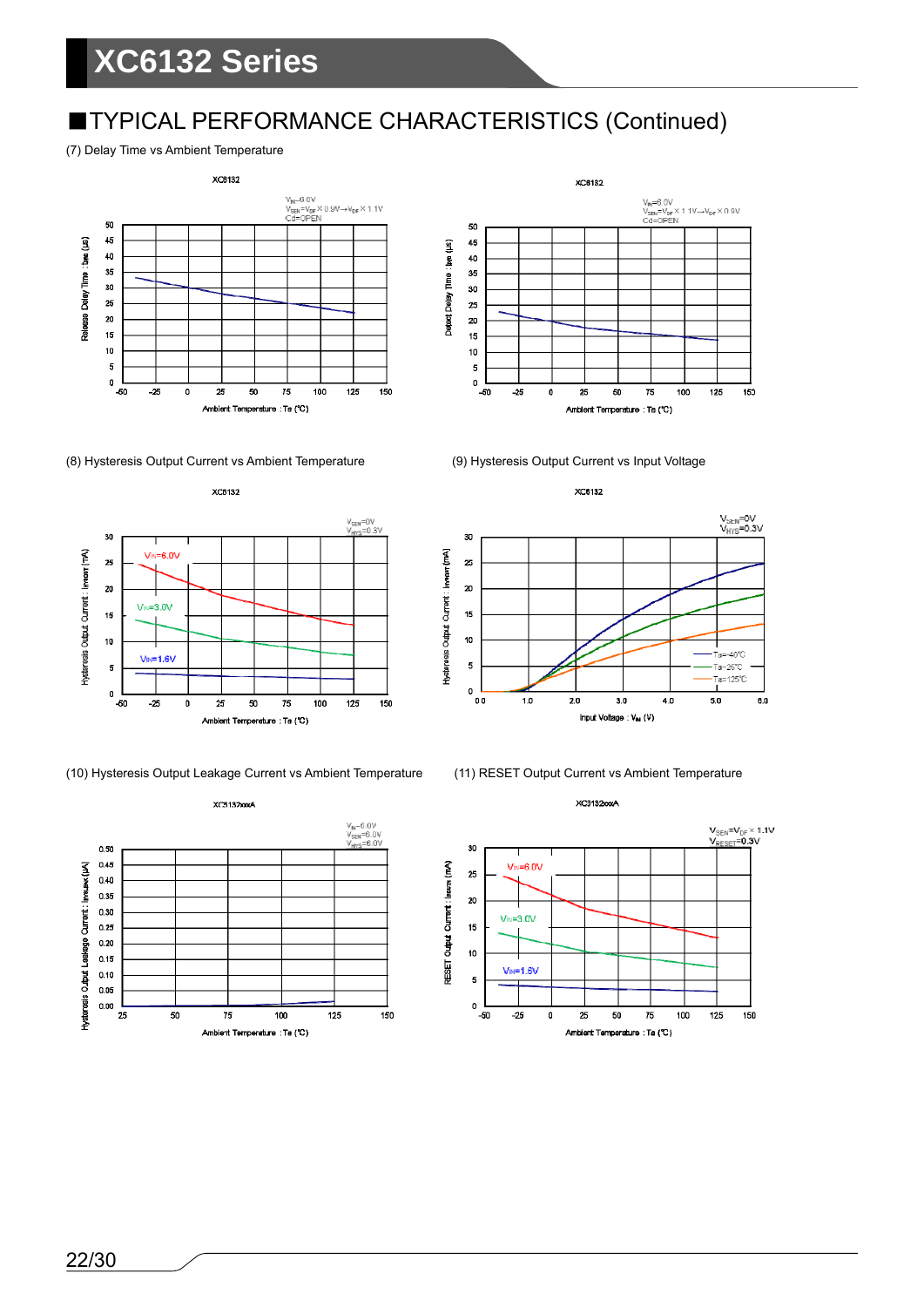### ■TYPICAL PERFORMANCE CHARACTERISTICS (Continued)

(11) RESET Output Current vs Ambient Temperature (Continued) (12) RESET Output Current vs Input Voltage





(13) RESET Output Leakage Current vs Ambient Temperature

V<sub>N</sub>=6.0V<br>V<sub>SBN</sub>=0V<br>V<sub>RESET</sub>=6.0V



XC3132CooA







**Lews(LP)**  $0.45$ 0.40 Output: Leekeas Current: 0.35 0.30  $0.25$ 0.20  $0.15$  $0.10$ 0.05  $0.00$ 25 50 75 100  $\cdot$  25 150 Ambient Temperature : Ta (°C)

XC6132xxA

0.50



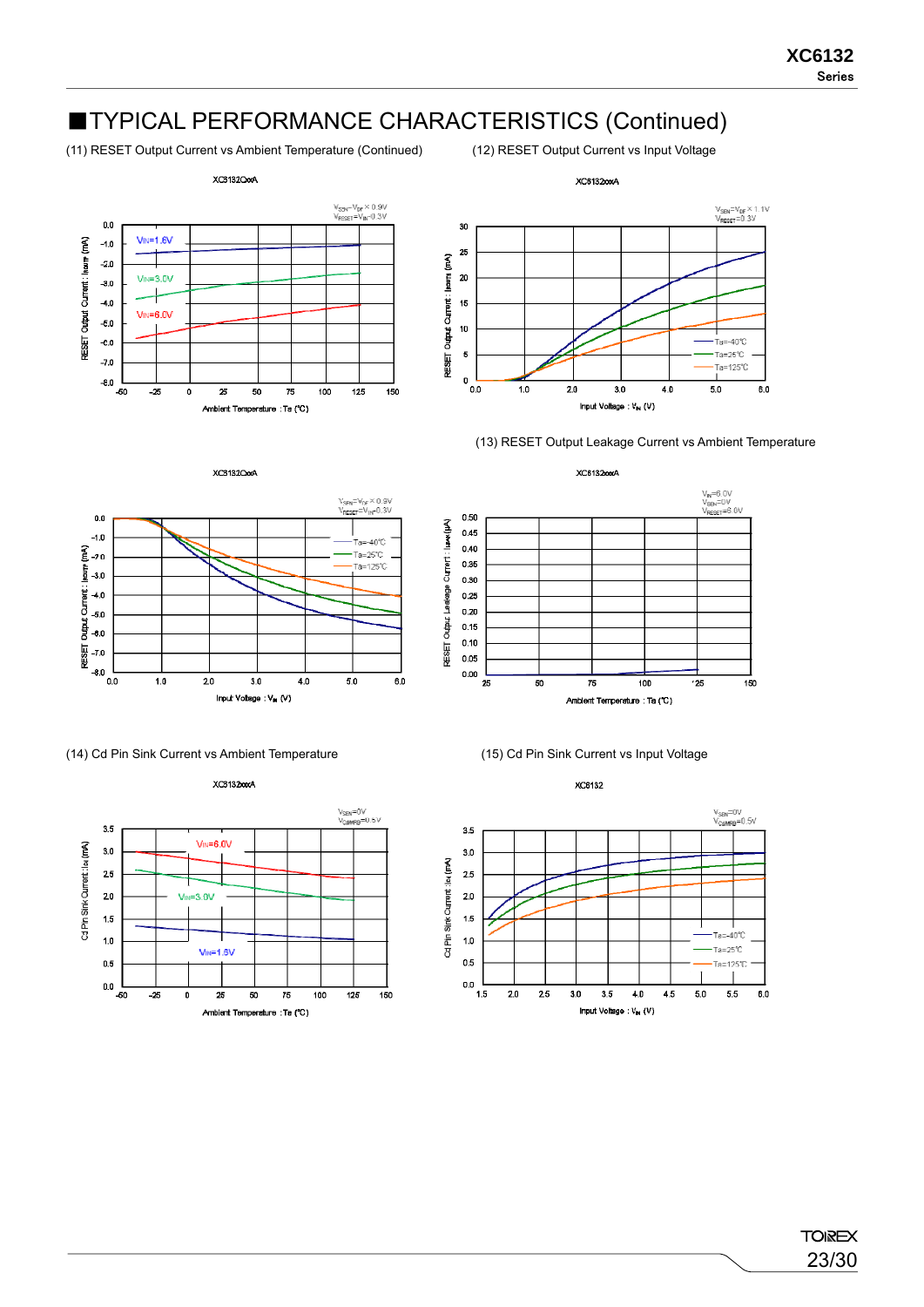## ■TYPICAL PERFORMANCE CHARACTERISTICS (Continued)

(16) Cd Pin Threshold Voltage vs Ambient Temperature





(17) MRB High Level Threshold Voltage vs Ambient Temperature (18) MRB Low Level Threshold Voltage vs Ambient Temperature





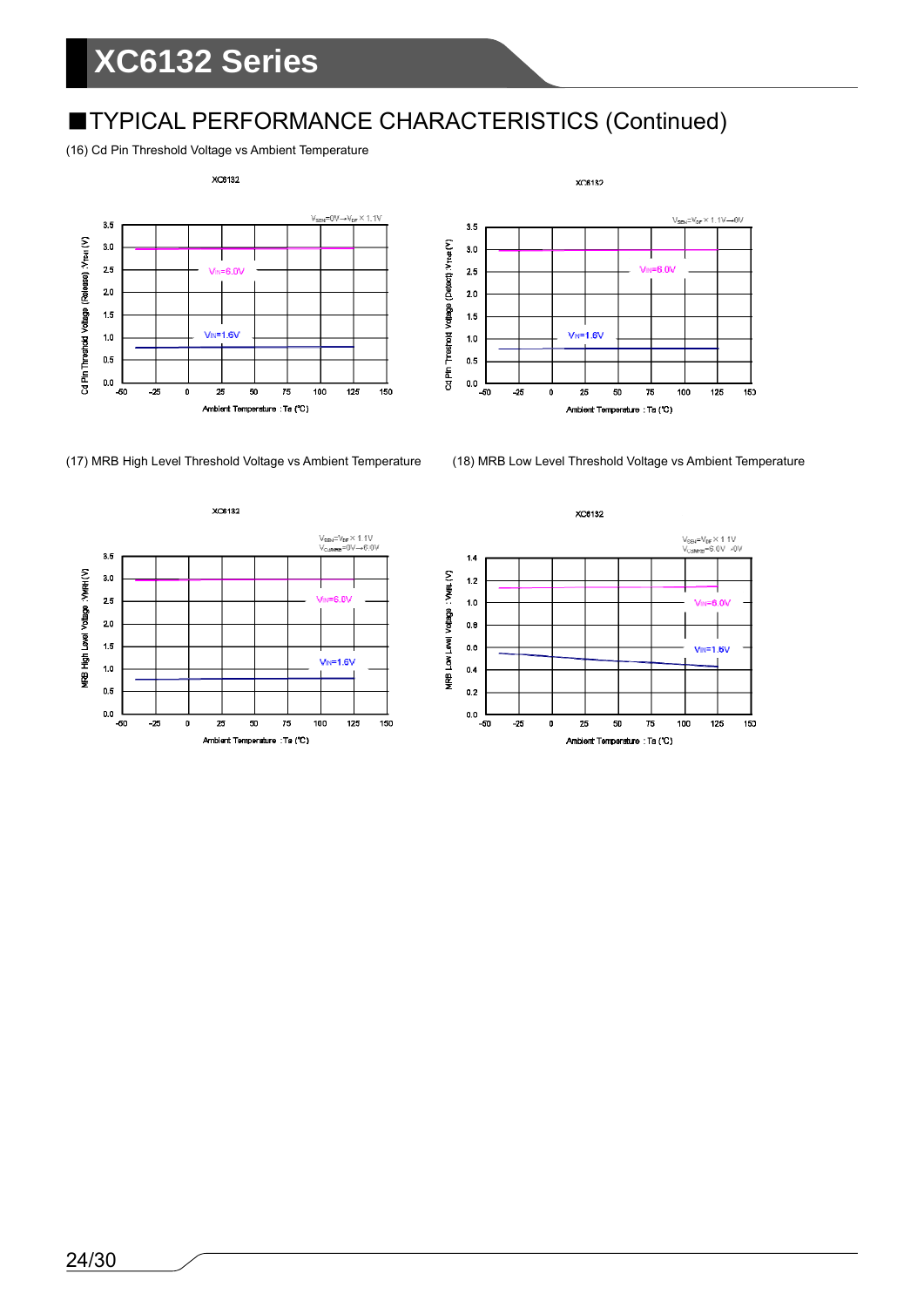### ■PACKAGING INFORMATION

#### ●SOT-26 (unit:mm)





●SOT-26 Reference Pattern Layout (unit:mm)

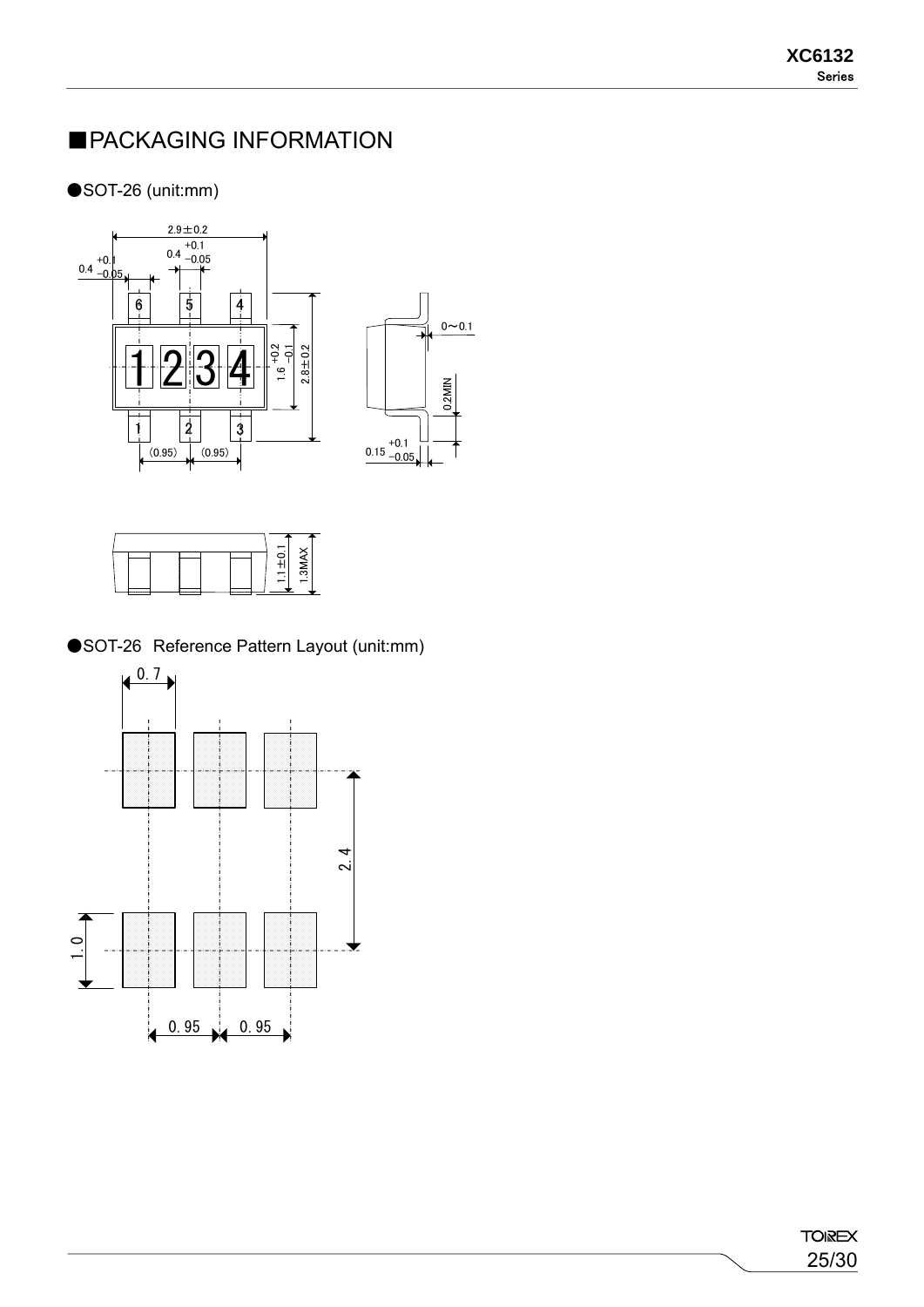### ■PACKAGING INFORMATION (Continued)

●USP-6C (unit:mm)





●USP-6C Reference Pattern Layout (unit:mm) ●USP-6C Reference Metal Mask Design

 $0.45$ 

 $-6\frac{84}{9}$ 

 $\overline{4}$   $\frac{84}{9}$ 

 $2.4$ 

 $1<sub>0</sub>$ 

 $0A<sup>t</sup>$ 

 $-0.5$ 

 $0.5 -$ 

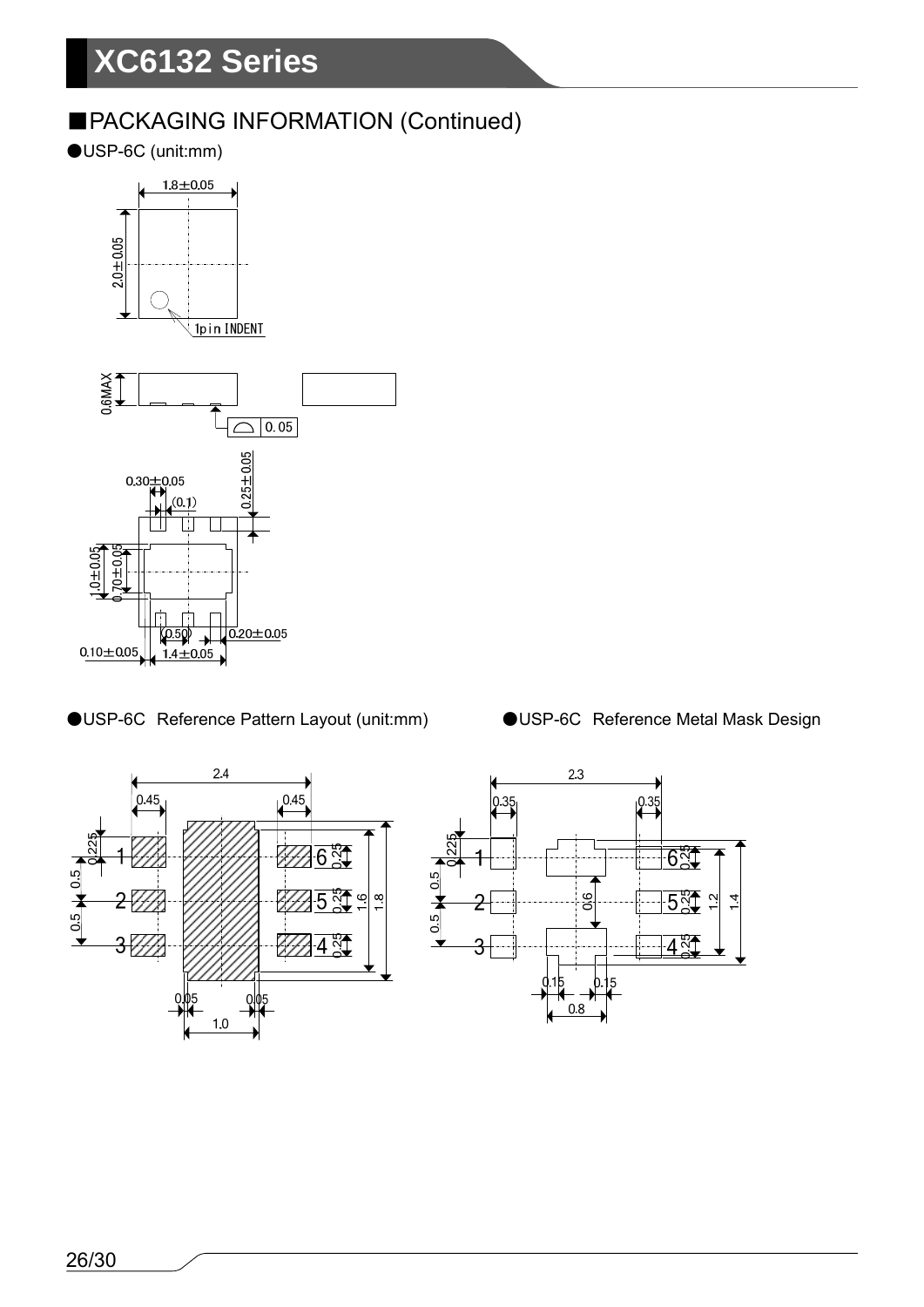#### ● SOT-26 Power Dissipation Toprmax+125<sup>°</sup>C (40mm x 40mm Standard board) ■PACKAGING INFORMATION (Continued)

Power dissipation data for the SOT-26 is shown in this page. The value of power dissipation varies with the mount board conditions. Please use this data as the reference data taken in the following condition.

#### 1. Measurement Condition

|                               | Condition Mount on a board                     |
|-------------------------------|------------------------------------------------|
|                               | Ambient Natural convection                     |
|                               | Soldering: Lead (Pb) free                      |
|                               | Board Dimensions 40 x 40 mm                    |
|                               | $(1600 \text{ mm2}$ in one side)               |
|                               | Copper (Cu) traces occupy 50% of the board     |
|                               | area In top and back faces                     |
|                               | Package heat-sink is tied to the copper traces |
|                               | Material: Glass Epoxy (FR-4)                   |
| Thickness $\frac{1}{2}$ 1.6mm |                                                |
|                               | Through-hole 4 x 0.8 Diameter                  |



Evaluation Board (Unit:mm)

#### 2.Power Dissipation vs. Ambient Temperature

| Board Mount (Tj max = $125^{\circ}$ C) |                          |                                    |
|----------------------------------------|--------------------------|------------------------------------|
| Ambient Temperature (°C)               | Power Dissipation Pd(mW) | Thermal Resistance $(^{\circ}C/W)$ |
| 25                                     | 600                      |                                    |
| 85                                     | 240                      | 166.67                             |
| 125                                    |                          |                                    |

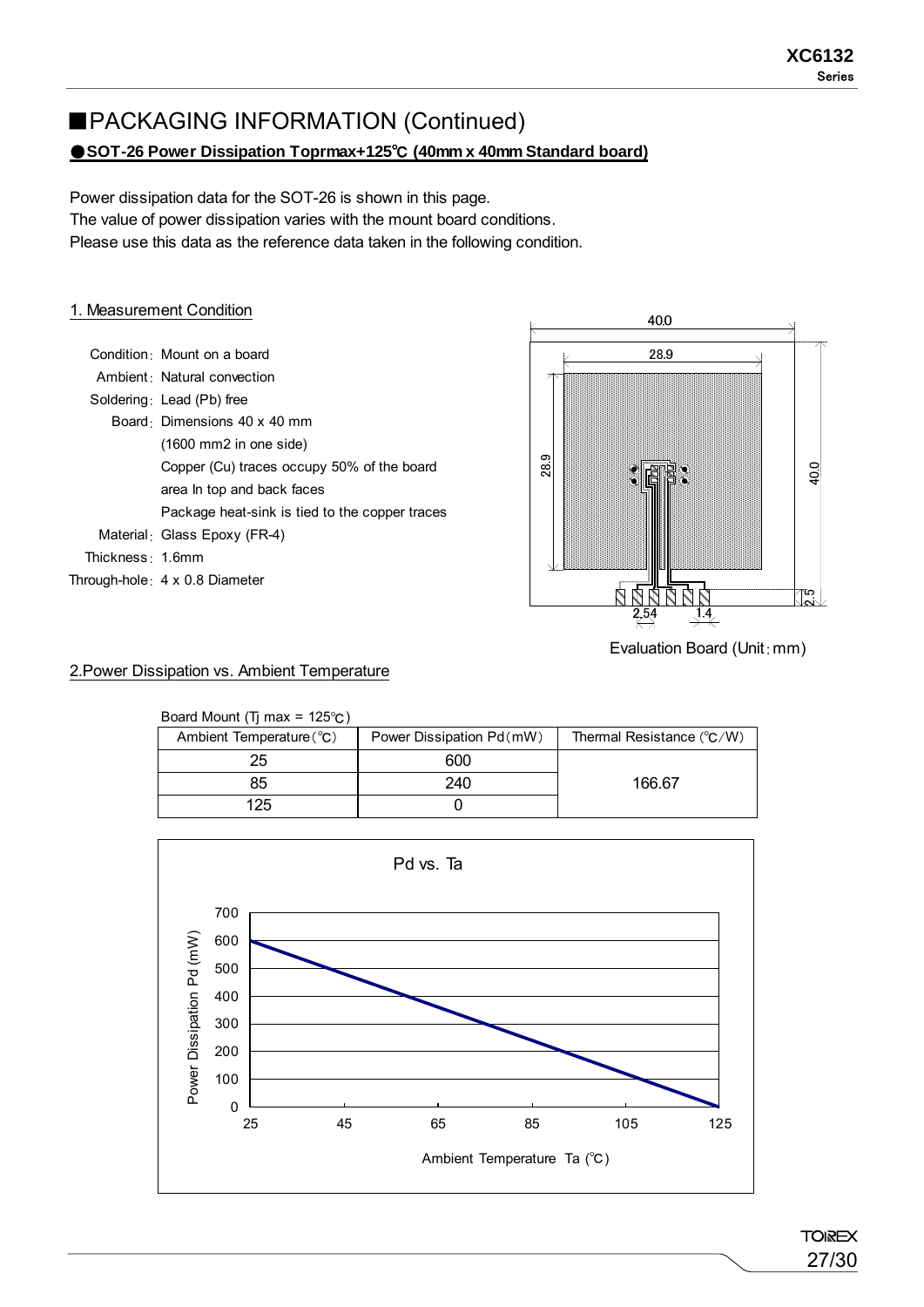### ■PACKAGING INFORMATION (Continued)

#### ●**USP-6C Power Dissipation (JEDEC board)**

Power dissipation data for the USP-6C is shown in this page. The value of power dissipation varies with the mount board conditions. Please use this data as one of reference data taken in the described condition.



#### 2.Power Dissipation vs. Ambient temperature

#### Board Mount(Tjmax = 125℃)

|     | AmbientTemperature(°C)   PowerDissipation Pd(mW) | $\theta$ ja(°C/W) |
|-----|--------------------------------------------------|-------------------|
| 25  | 1250                                             |                   |
| 85  | 500                                              | 80.00             |
| 125 |                                                  |                   |

Evaluation Board (Unit:mm)

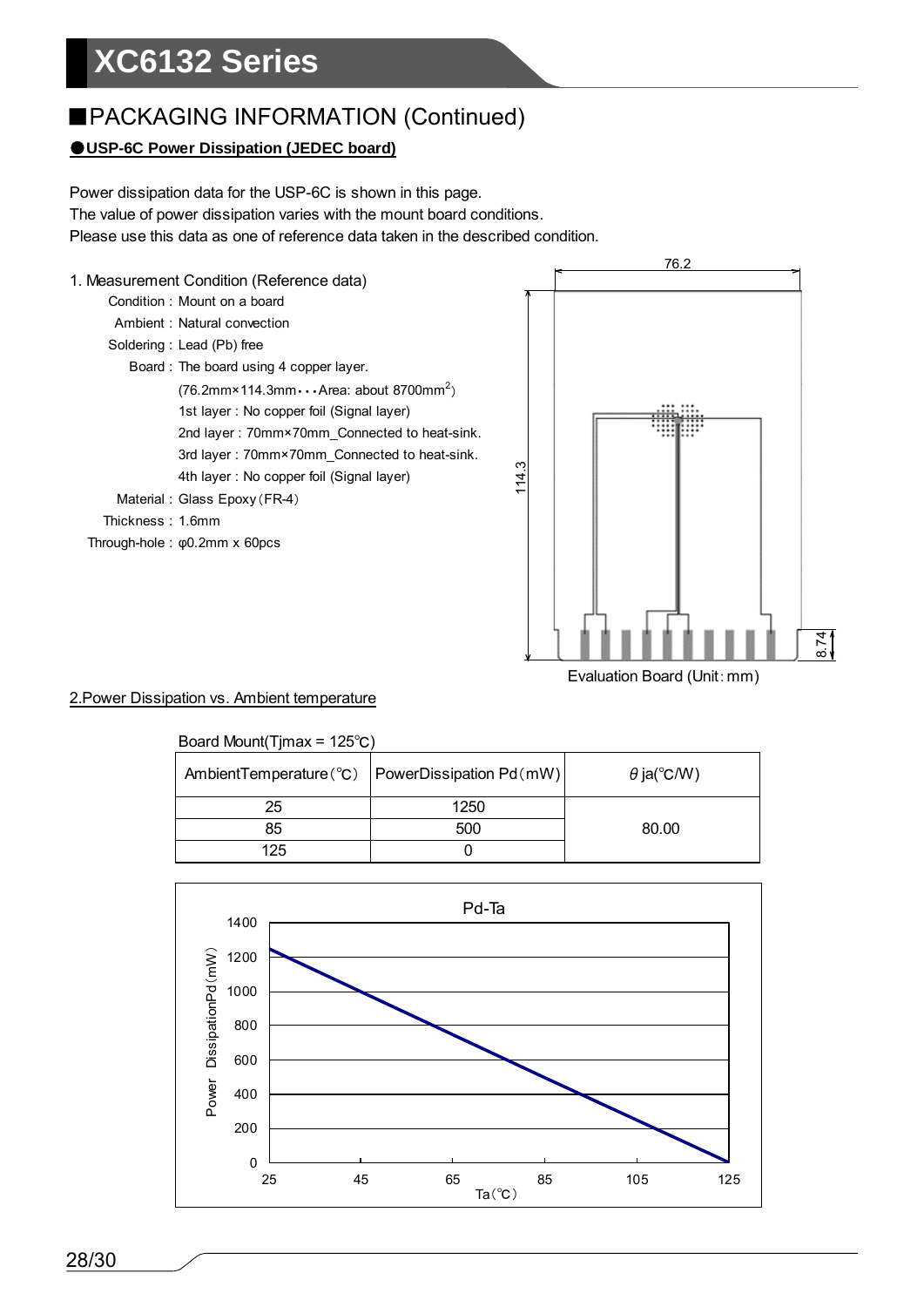### ■MARKING RULE

SOT-26

USP-6C



① represents products series

| MARK | <b>PRODUCT SERIES</b> |
|------|-----------------------|
|      | XC6132*******-G       |

②,③ represents internal sequential number

01, …,09, 10, …, 99, A0, …, A9, B0, …, B9, …, Z9… repeated. (G, I, J, O, Q, W excluded)

④,⑤ represents production lot number

01~09, 0A~0Z, 11~9Z, A1~A9, AA~AZ, B1~ZZ in order. (G, I, J, O, Q, W excluded)

\* No character inversion used.